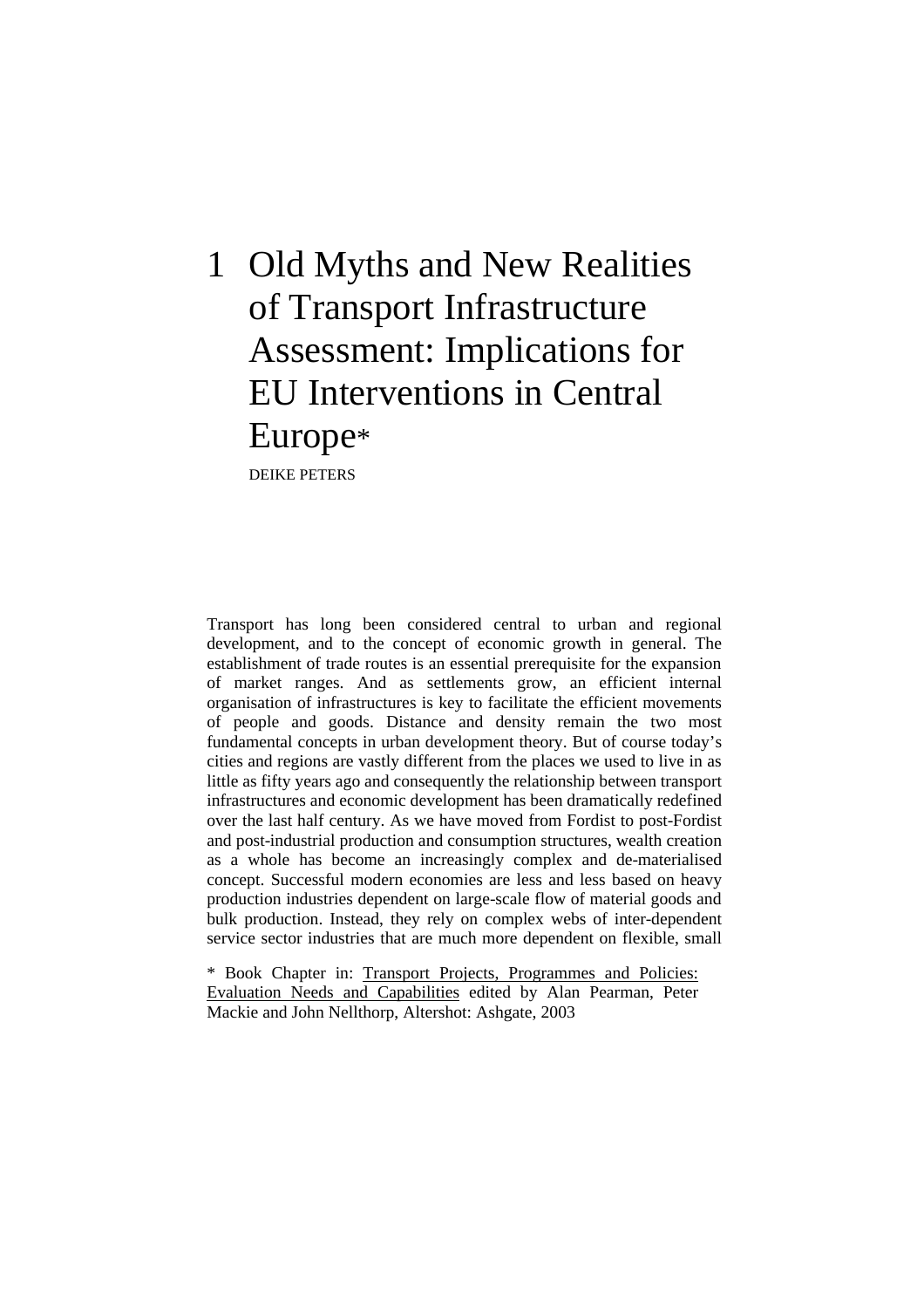batch production and just-in time delivery. Technological innovations have also vastly expanded the range of transport options, with traditional landbased modes of transportation such as road and rail now intensely competing both among themselves and with water and air transport.

Of course not everyone has drawn the same conclusions from the new realities unfolding around us. While everyone seems to agree that investments into physical rail and road infrastructures will remain crucially important even in the information age, opinions about investment priorities differ widely. This focuses on transport investment priorities in the European Union. One of the ambitions is to lay to rest the notion that a concentration of investments on large-scale links will provide economic development benefits for all of Europe and foster greater cohesion across the continent. In particular, the article evaluates European Union regional policy debates that erupted after the adoption of the Trans-European Networks (TENs) concept. The TENs are masterplans of large-scale road and rail infrastructure links that are to connect all major regional agglomerations in the European Union. The European Commission argued that the completion of the TENs was essential for making Europe globally competitive and for enhancing the development potential of Europe's peripheral regions. This first discusses general theories on the economic aspects of transport investments and then traces the recent disputes over the TENs and over European regional development policy as a whole.

#### **Macroeconomic (non-spatial) Aspects of Transport Investments**

Much confusion persists over the true growth potentials of infrastructure investments. The simplistic notion that regions will necessarily grow stronger with increased trade and interaction does not carefully enough distinguish between the economic interests of (a) existing businesses in a particular region whose production and service costs will be affected by the improvement of infrastructures; (b) consumers / employees inside the region; (c) businesses outside the region who supply the region with products and services and/or receive products, services or labour from it (or wish to do so in the future), and  $(d)$  consumers / labourers outside the region. All too often, economic growth potential is only assessed in terms of the benefits accrued by local firms, not residents. It is thus worth considering several macro-economic dynamics in more detail: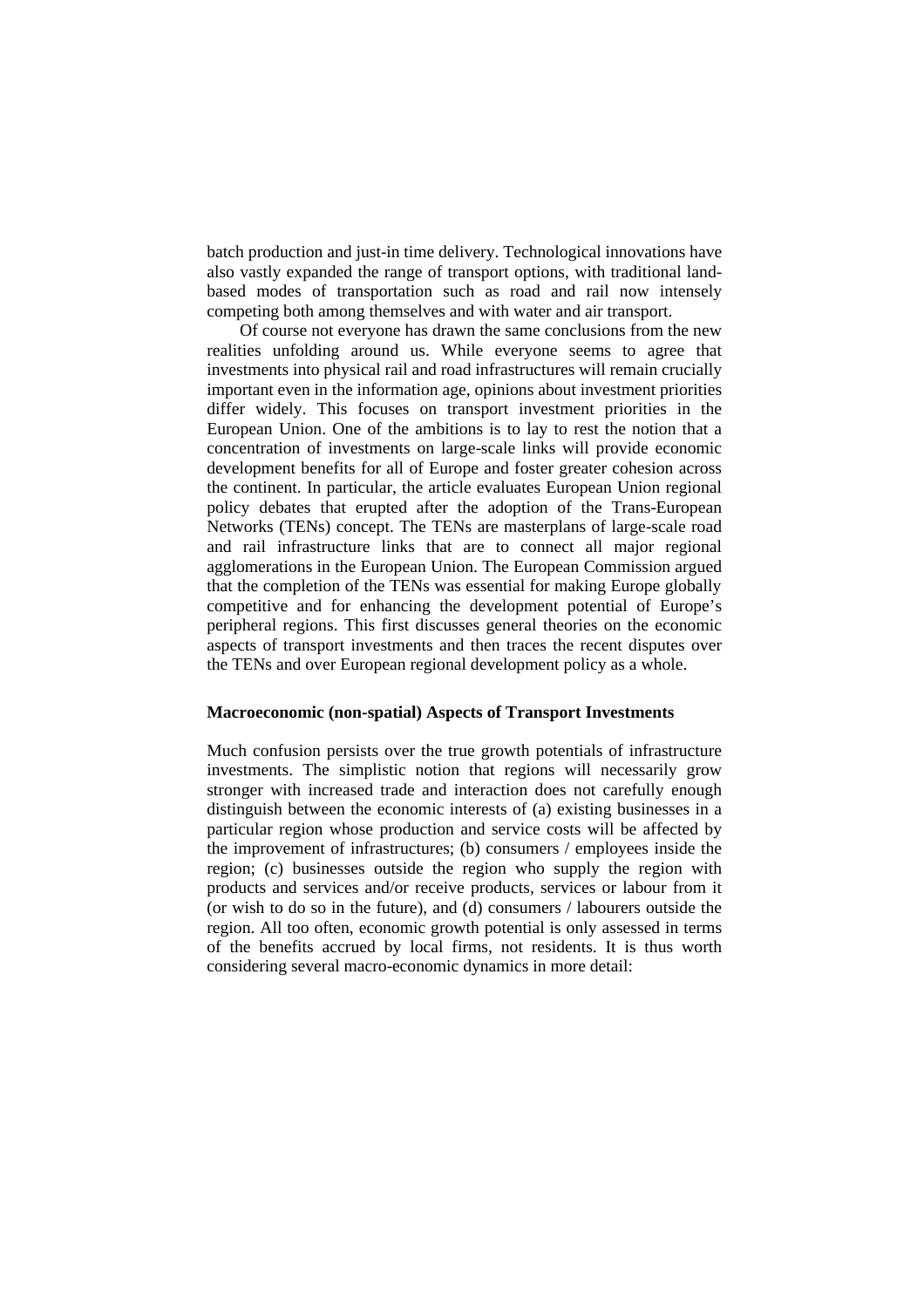## **Reduction of Transport Cost**

Traditionally, the reduction of travel costs has been the most important factor by which economists calculated the economic benefits of road improvements. In theory, road investments are supposed to lead to an overall lowering of transport costs, most notably through the reduction of delivery and access times. Improved transport conditions increase the market range for producers. However, in mature economies such as Western Europe and the US, this has rarely proven to be a significant factor in production patterns (SACTRA, 1999). Even the European Commission now admits that transport costs represent less than five percent of the total production cost of goods and services in Europe (CEC, 1999). Button (1993) also stresses the declining importance of transport costs and estimates that they now account for as little as two to three percent of total costs. For the U.S. context, Boarnet (1997) also points out that previous studies often overestimated the macroeconomic effects of road investments by counting in both the reduced travel costs for producers and the resulting lower consumer prices, hence in effect double-counting the benefit.

An even more important point is that, in post-industrial societies, products are increasingly high-value goods and the resulting transport cost component is relatively low. This does not mean that transport infrastructures overall are less important. But the point is that the demand for higher quality, faster infrastructure is more important than a quantitative improvement of infrastructures per se. It should also be noted that the rise of telecommunication has not necessarily replaced travel with electronic transactions but in many instances even created new demand for movement.

Even in cases where production costs are lowered due to a fall in transport costs caused by infrastructure investment, the output effect depends on whether the fall in costs is passed through to prices and, if it is, on the price elasticity of demand. Thus market elasticity and competitive conditions in the transport-using sector are critical determinants of the outcome.

# **Inter-Regional Trade Theory**

In some cases, poor accessibility may actually benefit and protect businesses in weaker regions. In these cases, better transport connections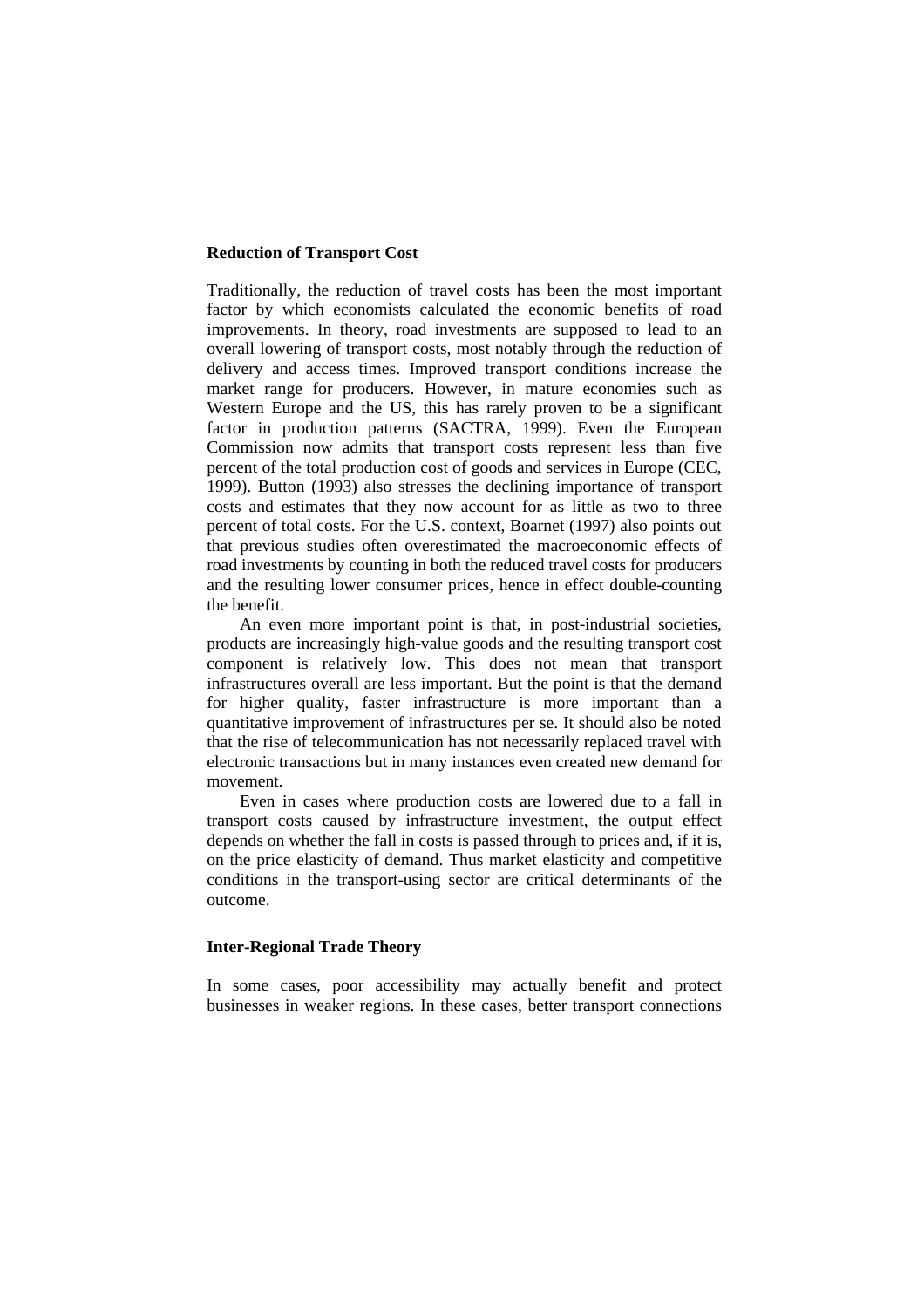open local markets to the increased competition of larger businesses outside the regions that produce a greater variety of products at lower prices. In other words, the regional monopoly power of existing businesses is reduced. This is a key component of the 'wider economic benefits' story. In these cases, local consumers benefit, but the region as a whole may be negatively affected by the local non-competitive businesses who struggle and begin to fail. The negative employment effects from failing local businesses are likely to outweigh consumer benefits from lower prices. Opening the region up to intra-regional competition therefore requires at least some local sectors to be strong enough to survive the competition. Given the increasing integration of European economies both within current Member States and with Central Eastern European countries, regional isolation is increasingly a non-option for European regions, but regional economists need to carefully analyse the particular strengths and weaknesses of the region in question before transportinvestment-led economic development strategies can be successfully employed. Otherwise, investments might exacerbate existing divergence. As P. Martin (1999, p.12) notes: 'recent models of geographic economics show that regional integration, by reducing transaction costs between the regions, may lead to self-sustaining inequality.'

# **Production Function Studies: 'Is Public Expenditure Productive?'**

In the late eighties, especially in the U.S., the discussion over transport infrastructure benefits shifted away from individual project analysis to studies that sought to assess the larger relationship between total infrastructure stock in a region and its economic performance. This production function approach was inspired by the larger debate spawned by Aschauer's (1989) provocative public capital hypothesis. His core argument was that public investments created benefits that spilled over to many areas distant from the actual project. These spillover benefits, it was believed, could be demonstrated by taking a more network-oriented approach, that looks at how a particular road (or rail) investment changes accessibility dynamics in other parts of the road (or rail) network.

The argument obviously has large political implications. If a general relationship between infrastructure investment and economic wealth could be plausibly demonstrated, then an expanded government role in stimulating investment into public capital was justified. The narrower neoclassical approaches focusing on cost-benefit analyses at the project level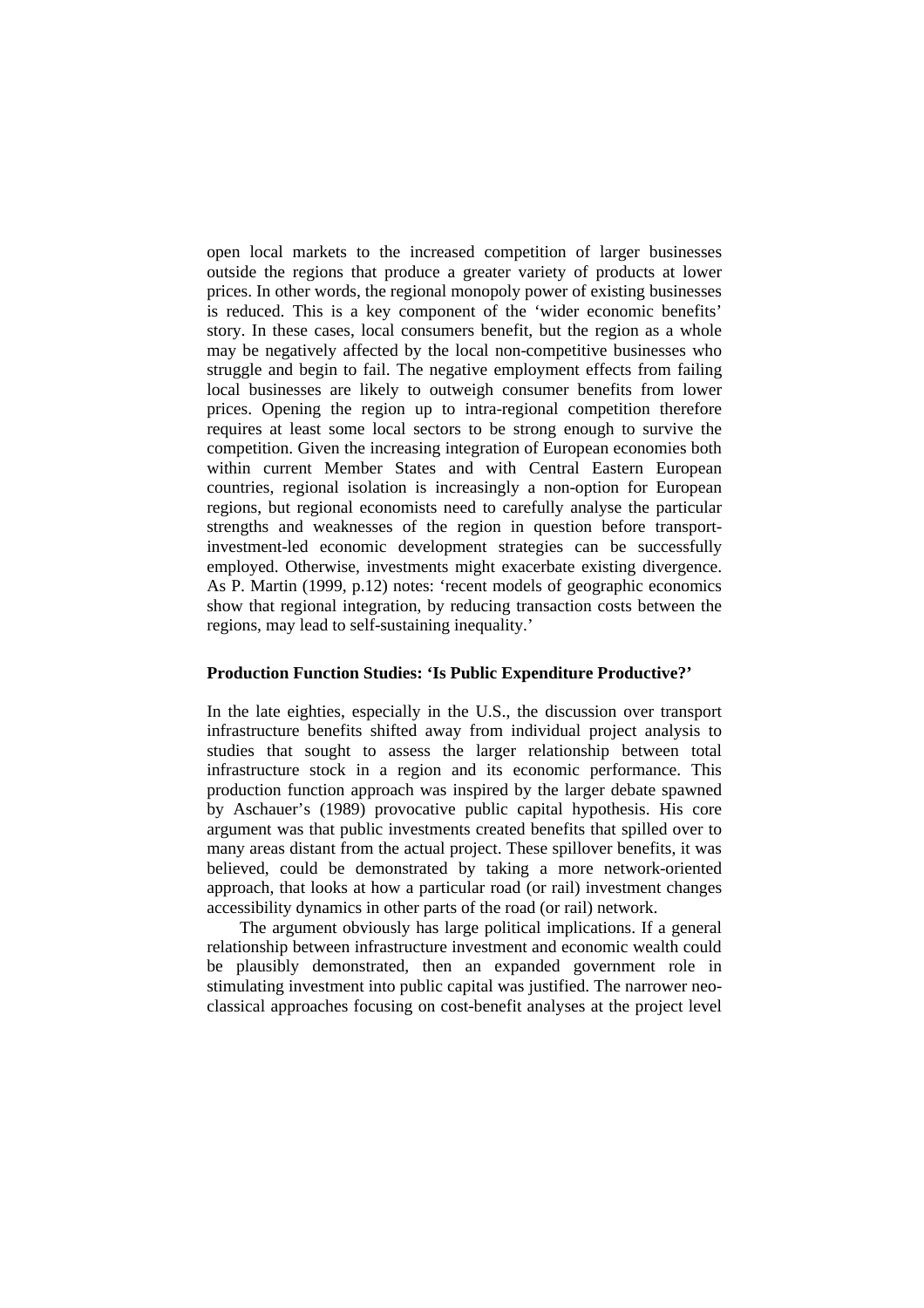then could be said to underestimate the economic effects of public investments.

In the specific context of the U.S., Aschauer, and others after him, argued that the downturn in economic productivity in the U.S. in the early seventies could largely be explained by the overall decrease in (public) infrastructure investment since the mid-sixties. Consequently, they argued, only a pro-public investment approach would be able to bring growth rates in the U.S. back up to previous levels. So the supposed positive relationship between increases in public infrastructure stock and the productivity of private sector capital was largely asserted through negative deduction. Aschauer's conclusions were immediately contradicted by a number of authors, both on empirical and more ideological grounds. Interestingly, while several authors arrived at similar results as Aschauer, Ford and Poret (1991) employed a similar methodology but expanded the study to include longer data over longer time periods and for several additional OECD countries and they end up rejecting the public capital hypothesis. Other authors have attacked Aschauer on methodological grounds. Aschauer's focus on total capital stock, i.e. an exclusive focus on quantitative infrastructure measures, versus the qualitative aspects of the infrastructure in question is especially problematic. Gramlich (1994) presents an important review essay on the debates. Boarnet's (1997) more recent review article on highways and economic productivity also discusses implications for policy reform in the U.S. context. R. Martin (1999, p.143ff) discusses several mid-nineties studies that lend support to Aschauer's hypothesis for the EU context. In particular, Seitz and Licht (1995) look at the West German *Länder* during the 1971 and 1988 period, and Mas *et al* (1996) look at Spain. However, the specific emphasis in these studies is on whether public capital has cost-reducing and productivity-enhancing effects on the private sector. In other words, their interest is only in whether private firms benefit, not the resident populations. Wherever these studies find evidence for positive interregional spillover effects from network enhancement, they also find that these effects decline over time.

In the end, Aschauer, while providing an important ideological boost to pro-investment professionals and politicians, is not very useful for helping decision-makers with either the location or even the concrete nature of the investments. And as Boarnet (1997) noted: 'The most reasonable interpretation of the production function literature is that the U.S. infrastructure stock is well developed, such that further public capital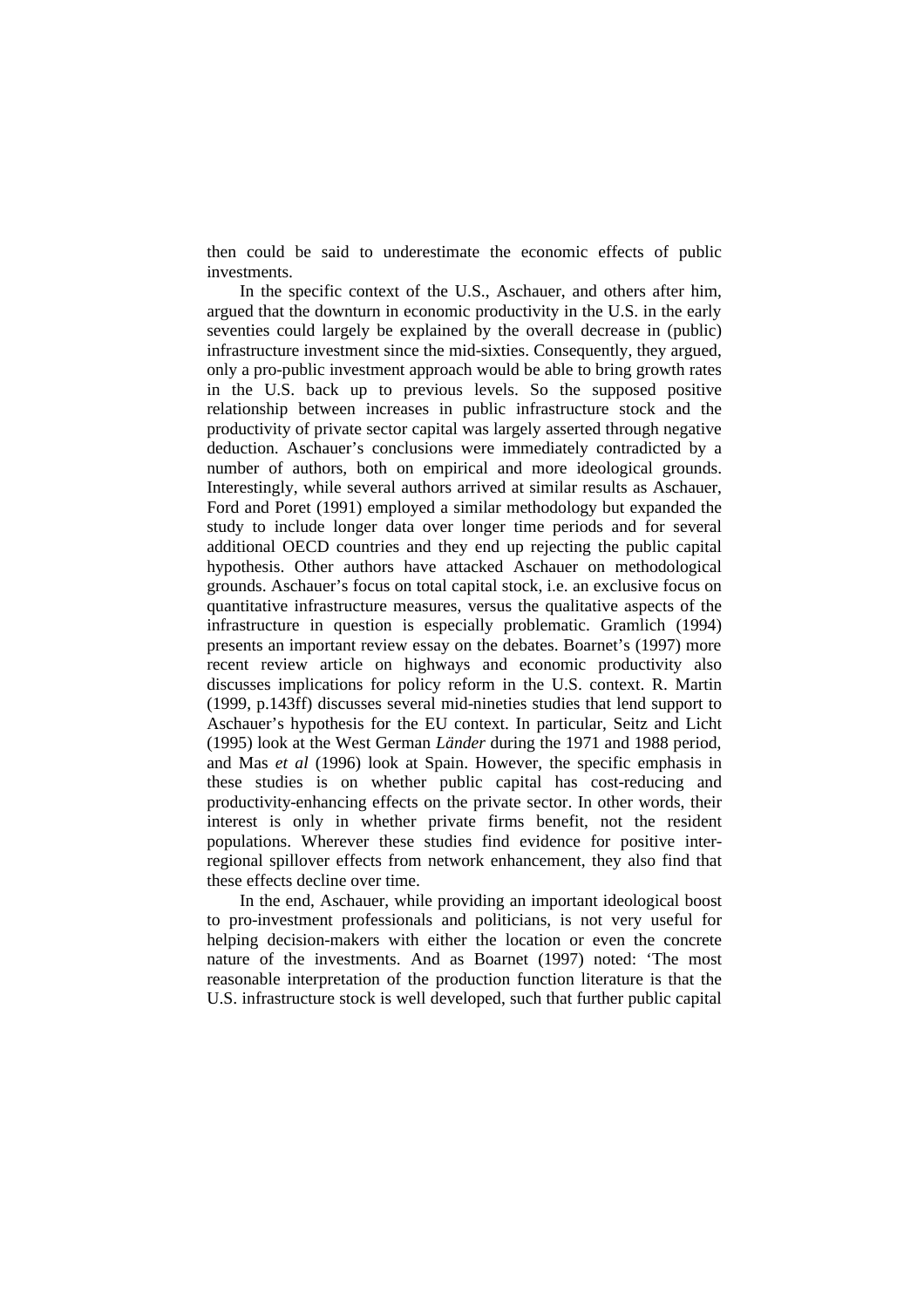investment will have little additional economic impact.' By limiting the discussion to an aggregate analysis of total investment stock, we learn nothing about whether, for example, road investments are more 'productive' than rail investments or whether investments are more 'productive' in core or peripheral regions. These questions, however, lie at the heart of EU regional development policy.

# **Transport Investment and Regional Development in the EU: Past Trends**

The European Union has a legal obligation to promote balanced economic development within its territory. As the Treaty on the European Community specifies:

In order to promote its overall harmonious development, the Community shall develop and pursue its actions leading to the strengthening of its economic and social cohesion. In particular, the Community shall aim at reducing disparities between the levels of development of the various regions and the backwardness of the least favoured regions or islands, including rural areas.<sup>1</sup>

The Treaty also specifies that every three years, the European Commission has to submit a report to the Parliament and the Council on 'the progress made towards achieving economic and social cohesion and on the manner in which the various means provided for in this article have contributed to it.<sup>2</sup>

From the start, EU regional policy was strongly inspired by the notion that investments in transport infrastructures could help weaker regions to converge towards average levels of income in the EU. Several Commission-funded research projects assessed a strong relationship between higher transport infrastructure endowment and regional wealth as measured by GDP per capita (see especially Biehl, 1986).<sup>3</sup> Consequently, official EU documents, with the Commission White Paper on Growth, Competitiveness and Employment being the most prominent among them, were ostensibly justified in assuming a strong link between new infrastructure investment, growth and employment. According to this logic, an expansion in a region's infrastructure stock would result in better economic performance. And, as hinted above, stressing the macroeconomic effects of infrastructure investments was also a convenient way for pro-investment politicians to avoid more extensive and more specific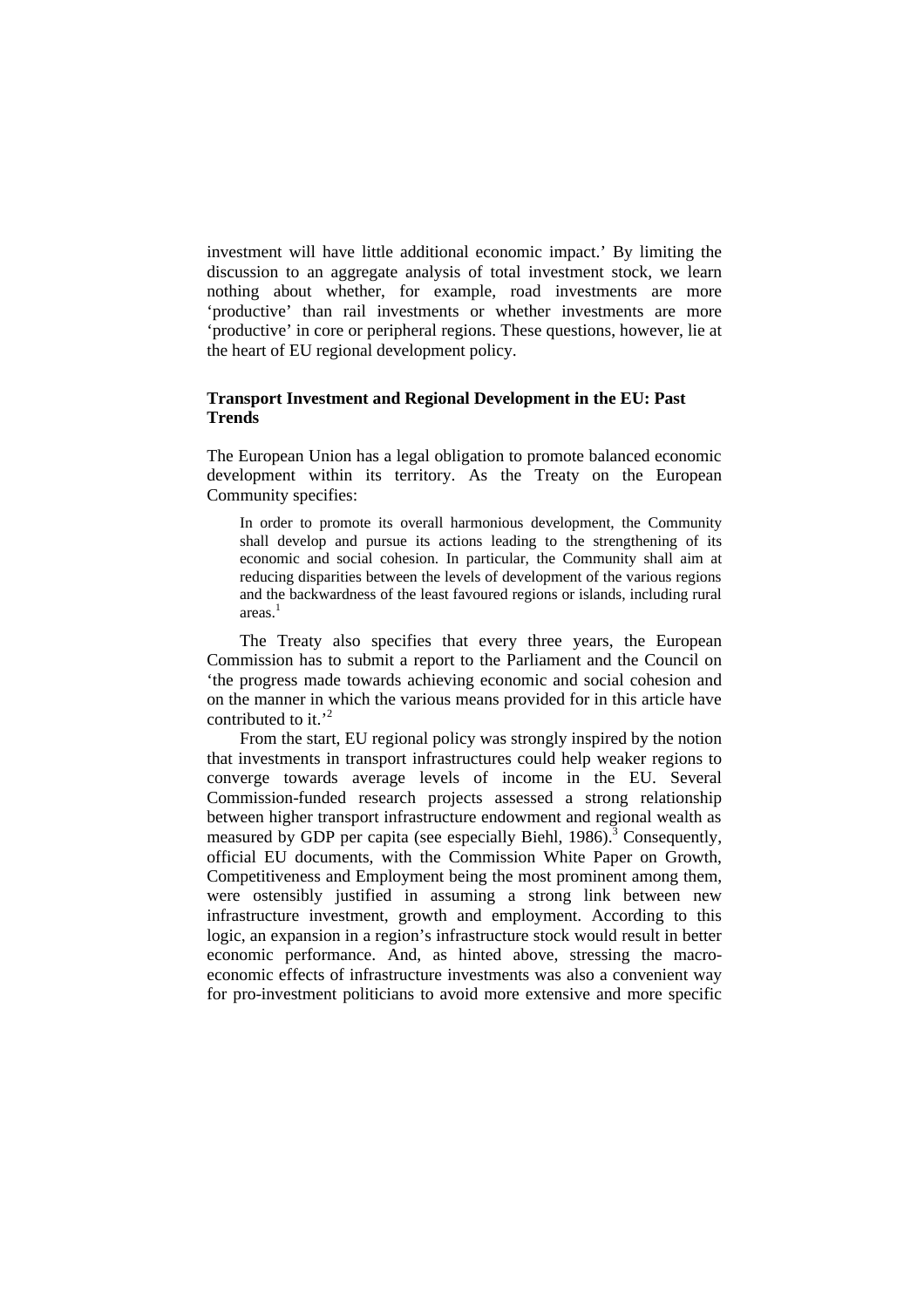discussions over the particular benefits of infrastructure projects (or rather their costs and externalities). Despite the instant controversiality of the concept (and although he is usually not referred to by name), Aschauer's public capital hypothesis boosted pro-investment thinking in the EU. In particular, official EU policy soon asserted that large spillover effects and network benefits would arise from the elimination of so-called missing links and bottlenecks, particularly in border regions.

The EU Structural Funds had begun to account for an increasing share of the overall EU budget since the nineteen-eighties, and even before the advent of the TEN, transport infrastructure funding was a key element in these funds. As a Commission communication on the Common Transport Policy (CEC, 1995) put it:

Efficient and sustainable transport systems play a key role in regional development. Structural policies and the CTP complement one another and therefore promote a more balanced and sustainable development of the Union's territory, particularly by improving accessibility and the situation of weaker regions and disadvantaged social groups.

Between 1975 and 1993, transport sector allocations through the European Regional Development and Cohesion Funds (i.e. the Structural Funds) amounted to 13.6 billion ECU in the EU. In the post-Maastricht era, transport funding increased even more substantially with the emergence of the TEN master plans. In the 1994-1999 programming period, TENs projects alone received grant support from European Regional Development Fund (EDRF) Objective 1 and Cohesion Fund grant allocations totalling 3.5 and 5 billion ECU in the 1994-1999 programming period, respectively. Another 1.34 billion were allocated through a special TEN budget line between 1995-1998. Additionally, the European Investment Bank (EIB), the house bank of the European Union, concluded loan agreements in the amount of 14.2 billion for TEN transport projects within EU territory in the period from 1994-1997 (all figures quoted in CEC, 1999). For the period from 2000 to 2006, the Commission expects TEN budget allocation to be around 5 billion ECU.

Although public-private partnership was encouraged from the start, the TENs were always at least in part supposed to be financed by the European Union. In fact, the EU itself saw its own role as indispensable:

Only the European Union can make the integrated transport network a reality in time to avoid the environmental and mobility crisis which faces us. (...) An integrated Trans-European transport network will bring economic and social benefits to all of Europe. It will play an important part in easing the long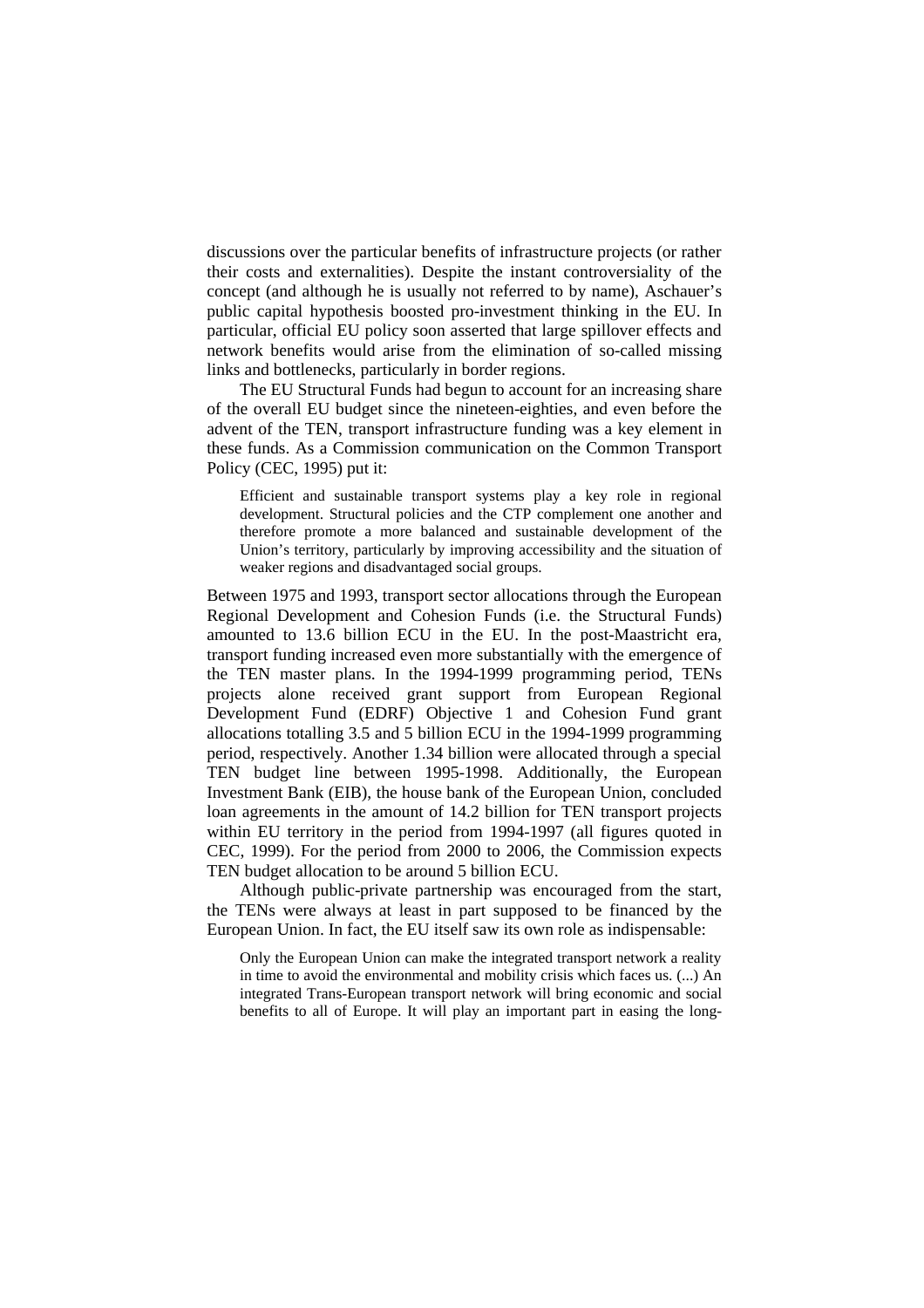term job crisis, it will be good for the environment, and it will improve the quality of people's lives. (EC, The Trans-European Networks, Conclusion, 1995).

With reference to the TENs, several additional arguments were made. The European Investment Bank even used the clearly temporally limited employment effect of new construction as an argument for the TENs. According to the EIB, the TENs are 'a sound investment' for the following reasons:<sup>4</sup>

- (1) Secure and new jobs lower transport costs, close economic cooperation, and better development prospects for outlying regions increase Europe's prosperity and, during the construction phases of Trans-European networks, create new jobs.
- (2) Greater traffic safety modern traffic management systems and the removal of traffic bottlenecks will ensure a smooth flow of traffic and reduce the number of accidents.
- (3) Less traffic congestion less traffic congestion reduces stress, delays, costs, excessive energy consumption and pollution.
- (4) Less pollution switching traffic from roads to Trans-European rail and also waterway networks reduces pollution.
- (5) Greater choice for travellers high-speed trains cut journey times by half and offer a safe, time-saving and environmentally friendly alternative to private cars and intra-Community air travel.

[...] These benefits are compelling. The European Union, together with the European Investment Bank and the European Investment Fund, wants to develop these Trans-European networks as swiftly as possible, for the benefit of all citizens of the European Union.

As discussed in this paper, these assumed benefits are certainly questionable to both environmentalists and even mainstream economists. As a matter of fact, the EIB's own Chief Economist's Department has just published a double issue essay collection that rethinks notions of regional development and convergence in Europe.<sup>5</sup> The employment effects of road and rail construction are clearly temporary and hence not able to bring permanent employment benefits to a region. Safety improvements may occur, but the early TENs visions were primarily geared at expansion, not technical upgrading of networks. As for congestion and pollution effects, the overall aim of the TENs was clearly to accommodate increasing transport volumes, which means increasing emissions overall, regardless of the fact that traffic flow improvements at bottlenecks might ease the situation at particular places. And since the supposed modal shift from road to rail is a purely rhetorical statement contradicted by the record of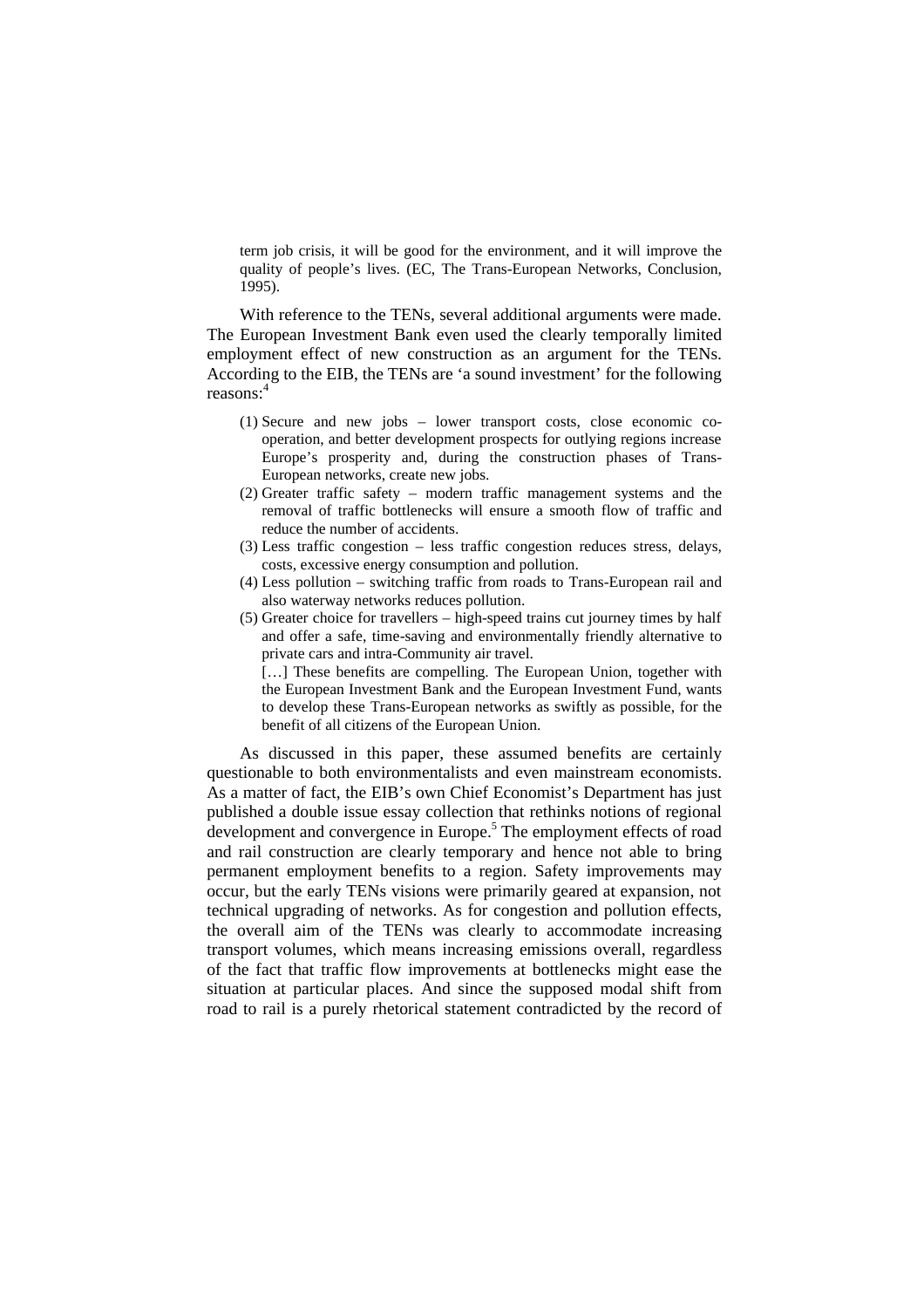actual investments, it seems fair to say that the TENs in fact perpetuated road dependency in Europe, thus clearly contradicting recent EU commitments to increase the shares of rail and combined transport. In particular, the European Union's new Sustainable Development Strategy, released just in time for the Gothenburg European Summit in June 2001, included very specific goals for the transport sector. Among other things, the EU proposed to shift from road to rail, water and public transport 'so that the share of road transport in 2010 is no greater than in 1998' (CEC, 2001, p.12). There is thus rising awareness within the EU that transport has become too dependent on road travel. Another issue is the fact that increased possibilities for travel also encourage greater overall mobility, hence further increasing the overall vehicle miles travelled. Unless these additional miles travelled also result in concrete social or economic benefits that are not outweighed by additional environmental impacts, this additional kind of mobility 'for the sake of mobility' is unwelcome. In fact, the above-mentioned Sustainable Development Strategy is the first key EU document to go even one step further by making the de-coupling of transport growth from GDP growth the first headline objective for the transport sector as a whole.

## **Prioritising Investments at the European, National and Regional Level**

From a public welfare perspective, the key consideration for an investment is the optimal use of public funds to the greatest possibly benefit of all populations in the affected regions. One therefore also has to ask the question whether new investment into transport infrastructures should be the priority strategy at all. Other investments, especially road upgrading and maintenance often promise greater economic returns (World Bank, 1996). Here, regional interest may collide with national interests. For example, local residents may consider an upgrading of the local road or rail system much more important and preferable than the construction of an additional long-distance freeway routed through their region, especially if the project cuts though valuable nature reserves. Yet, national priority projects are typically not based on the specific needs of the regions, but rather on a more general national master plan. Large-scale links often receive priority primarily not because they can be justified either through careful cost-benefit analysis or production function calculations but simply for political reasons. In the case of Germany, a large number of national priority transport projects were developed for former East Germany. And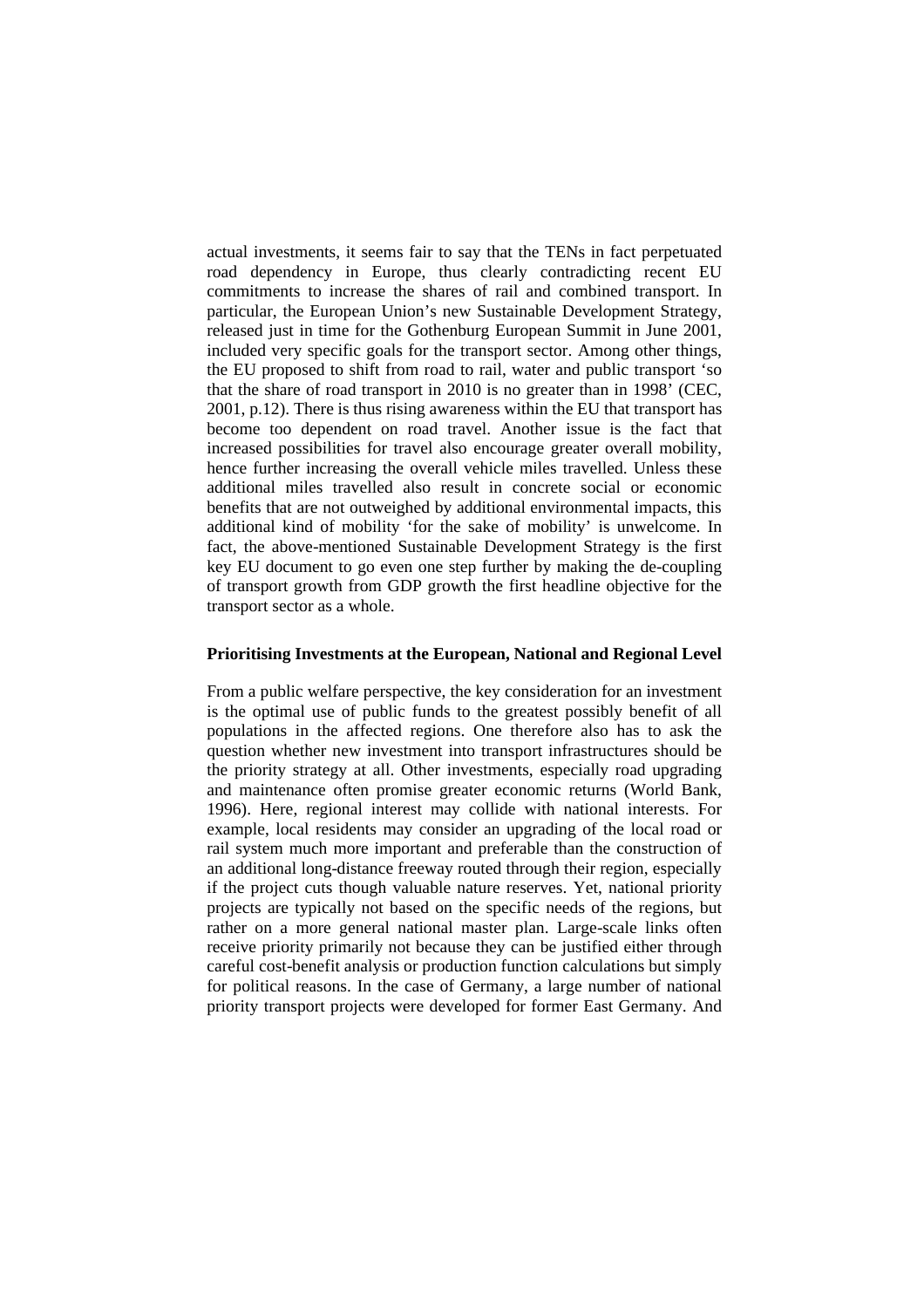although there was indeed a large infrastructure deficit in the new *Länder*, and much investment was needed, individual projects were not necessarily responding to carefully evaluated regional needs. The demand for new infrastructure or added capacity is of course typically highest in regions with higher population densities, i.e. in core regions. Since cost benefit analyses continue to calculate the bulk of their benefits from time saving from the users, investments in these more urbanised, higher density core regions will always show greater benefits than in lower density regions. In other words, if investments were to simply follow existing demand, then peripheral regions, that are typically more rural in character, would be unlikely to receive priority investments. There is an obvious dilemma here and it demonstrates that transport policy has to be developed in consistency with spatial and regional policies. Despite efficiency arguments favouring investments in agglomerations in the core, the EU is likely to continue to be committed to developing rural and peripheral regions, and will therefore continue to finance rural transport infrastructures, which are primarily road-based. It should be clear, however, that this is first and foremost a political commitment, and not an efficiency decision. With populations and economic activity necessarily being more dispersed in peripheral regions, higher per capita investments are needed there. And given current political dynamics, with non-central regions gaining rather than losing political influence in Brussels, the EU is unlikely to discourage rural development for efficiency reasons in the near future.

Finally there is the simple and legitimate option of non-transport infrastructure investments. Especially in the mature economies of the European Union, it often makes much sense to concentrate on other aspects. For example, in order to attract the kind of highly educated labour force that the new telecommunications and computer industries require, place-factors such as cultural institutions etc. may be more important than additional access roads.

## **Rethinking the Theory on Transport Investments**

State-of-the-art regional development theory, including most recent research funded by the EU itself, now offers a much more careful assessment of the economic benefits of transport investments than it did ten years ago. This is not only due to the overall rethinking of regional policy, but also relates to an earlier shift in emphasis from merely large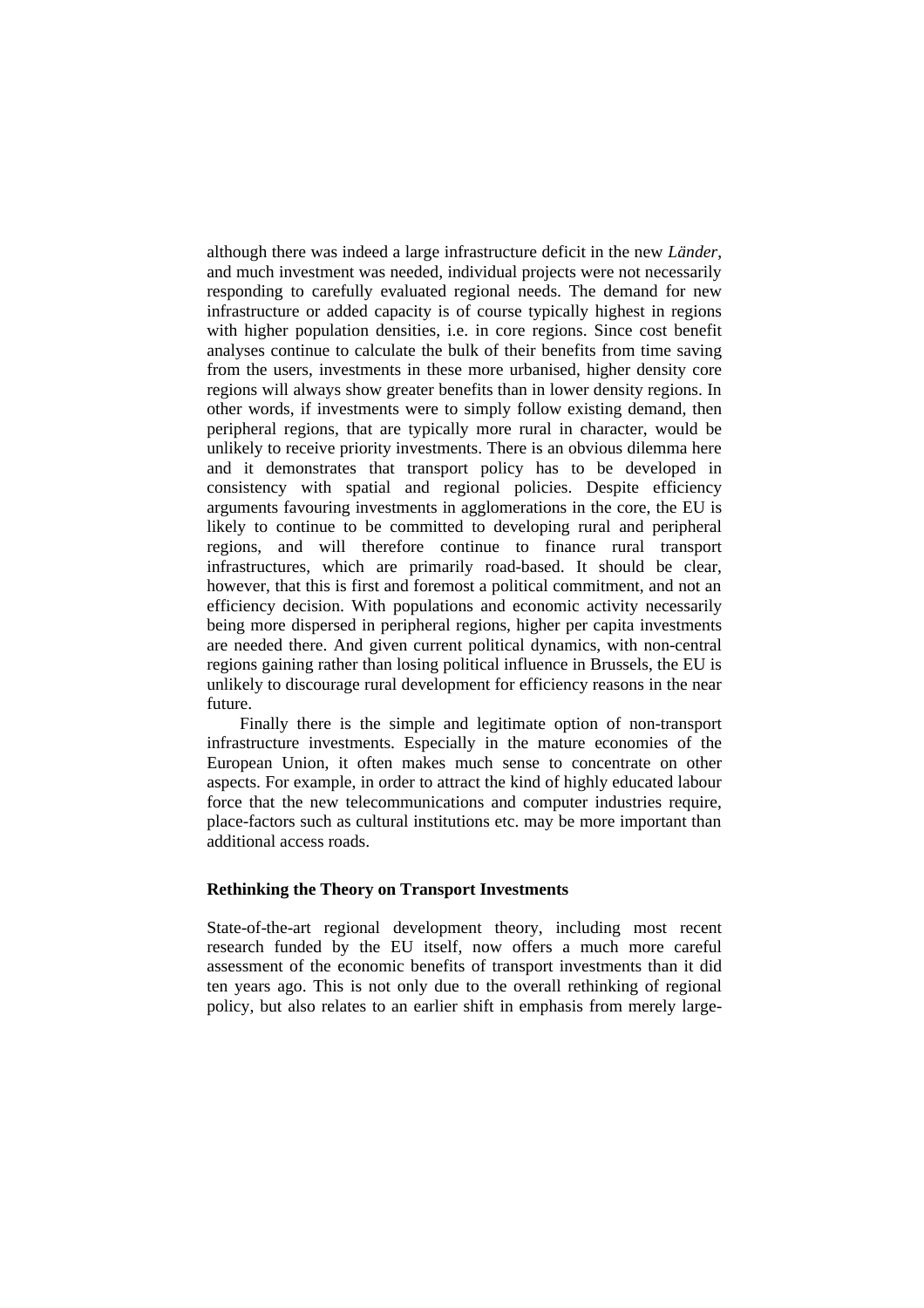scale infrastructure investments to high-quality ones. The EU's recognition that the greatest economic benefits were likely to result from closing gaps in infrastructure connections in (centrally located) border regions rather than from a higher endowment of infrastructure stock in peripheral regions already indicated a significant shift in thinking away from a merely quantitative approach to a more qualitative one.

Additionally, recent empirical studies emerging from a variety of EU countries, particularly from those countries that have received large sums of Cohesion Fund aid for road construction, provide strong counterevidence against the notion that large-scale transport infrastructures are a panacea for regional development. Even early-on, some European researchers warned that correlation between transport endowment and regional wealth were more likely to point to a historical relationship due to long-term agglomeration processes and did not necessarily reflect recent infrastructure investments (Brocker and Peschel, 1988). A London School of Economics study on the socio-economic impacts of transport projects financed by the Cohesion Fund found that the actual impacts varied widely, even for carefully selected infrastructure investments.

Several recent studies in particular cast serious doubt on the notion that weaker regions always benefit from transport investments (see especially Vickerman, Spiekermann and Wegener, 1999). Even those scholars who continue to believe that transport investments are a key trigger for economic benefits increasingly admit that these benefits will not necessarily be reaped by the majority of inhabitants in the disadvantaged regions.

In its important recent Communication on Cohesion and Transport (CEC, 1999), the Commission thus still stresses the link between economic development and transport, but then goes on to admit that the link requires close examination. Even the European Commission recently acknowledged that the Italian Mezzogiorno presents a strong counterexample of a lagging region where a relatively high endowment with transport infrastructure has not as of yet resulted in a significant rise of local incomes, thereby strengthening the frequent assertion that other socio-economic factors are more important.

Meanwhile, the Nordic countries present the opposite case of highly successful regions with high average incomes and relatively low-density transport infrastructures. In fact, the Nordic countries are an interesting reminder that transport is a derived demand and that the key comparison for inter-regional or international comparisons is infrastructure endowment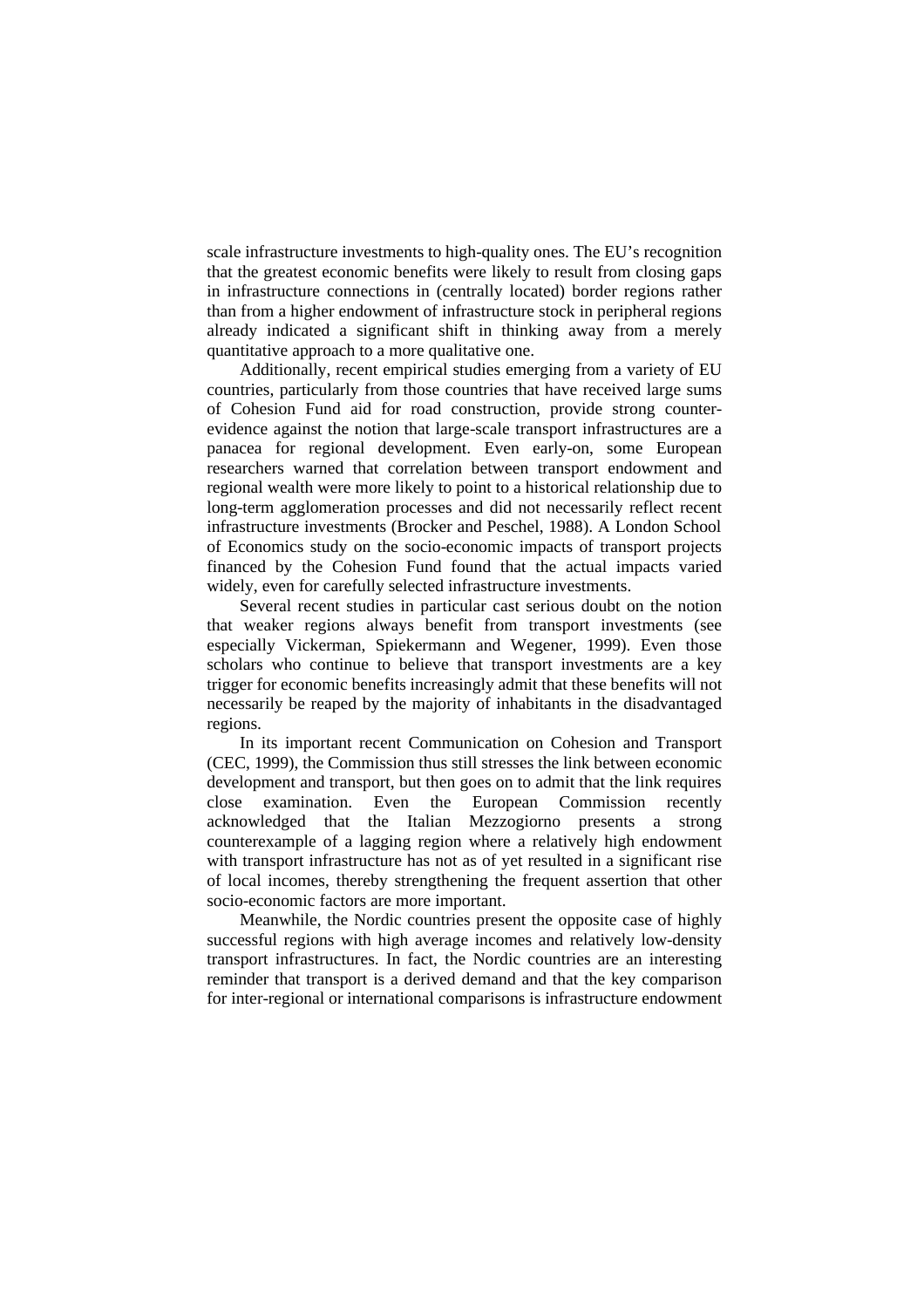per capita, rather than per square mile or kilometre. Comparing the Nordic countries to the EU 15 average, it is obvious that the Nordic countries have significantly less roads and railways per square kilometre, a fact easily explained by the lower population densities (see figure 3.1). However, both passenger and freight mileage per year are larger in the Nordic countries, owing to the simple fact that larger distances must be overcome. Interestingly, the so-called peripheral countries in the North also have higher GDPs per capita than the EU average.

In examining the difficult question whether investments into largescale transport links bring economic benefits, both costs and benefits therefore need to be carefully assessed on a case-by-case basis. Even if an investment comes up positive in the end, this still only means that from the perspective of the project promoters, the benefits were greater than the costs. There still might be losers. And depending on the inclusiveness of the cost-benefit methodologies employed, significant losses may be externalised. Often economic benefits are reaped at the expense of greater environmental impacts, such as air pollution, which raise health care expenditures.

Interestingly, the narrowness of cost-benefit approaches has been attacked from a number of different camps, and often for opposite political reasons. Environmental externality scholars attack cost benefit analysis not for the benefits but for the costs that remain unaccounted for in traditional analyses. In the case of new toll roads, for example, environmentalists attempting to block investments will point to increasing traffic congestion and raising pollution on parallel networks due to shifted traffic onto (tollfree) roads. Meanwhile, investment boosters attempting to leverage additional highway investments that cannot be justified by narrow project analysis alone will attack cost-benefit analysis for not counting macro benefits. Rural politicians are still particularly prone to hold on to the mistaken notion that roads alleviate poverty by automatically bringing employment and growth.

It should also be noted that as long as the external costs of transport, particularly for freight, remain as highly externalised as in Europe (see especially Teufel, 1989), easier transport access is likely to allow manufacturers to use production inputs from ever far away places. The longer the distances travelled, the larger the environmental impact. The irrationality of using increasingly diverse inputs was underscored by Böge (1995), who demonstrated that if all product relationships were examined, i.e. if one included all the distances the different ingredients and packaging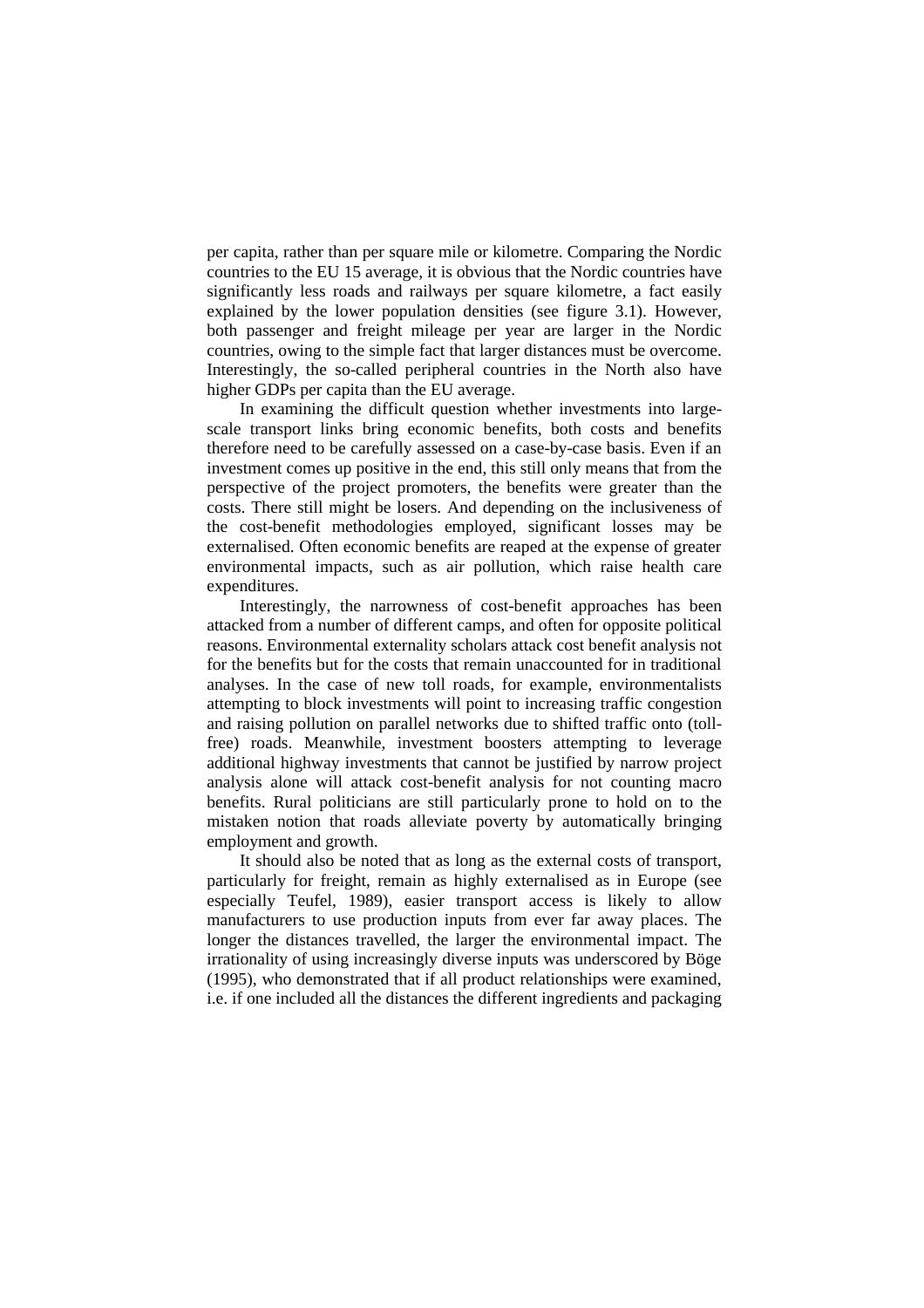materials have to travel in order to deliver the finished product, one 'theoretical' truck of simple 150g strawberry yoghurt pots was moved over a thousand kilometres to supply her study area in Southern Germany.

Böge's analysis shatters another often-heard pro-investment argument, namely that large-scale investments will bring about a more 'rational' land use system by reorganising production and distribution systems in more efficient ways. This statement typically triggers a heated debate over what exactly an 'optimal' organisation of a land use and transportation system would be – a debate that we can scarcely afford to enter at length here. However, the following key issues should be kept in mind with respect to regional transport infrastructure investments:

First, a particular investment might ease congestion costs and hence improve travel times in the short run. However, by making travel cheaper, the investment is then also likely to encourage longer journey-making in the medium to long-term, hence inducing additional travel. And again, additional travel without concrete additional benefits is increasingly seen as undesirable. Depending on its nature, an investment might either encourage a greater clustering of activities around certain locations (agglomeration effects) or encourage a greater dispersal of economic activity (sprawl effect). The latter is generally considered to be both less efficient from a land-use perspective and responsible for more externalities. Effects can be contradictory, however. Another key analytical question is whether the investment triggers an overall increase of economic activity (win-win situation) or a just re-location of economic activity from one place to another (win-lose situation). The latter case is the essence of the so-called two-way road argument, which warns that 'improved accessibility between two countries (and similarly, between cities, areas or regions) may sometimes benefit one of them to the disbenefit of the other.' (SACTRA, 1999a, p.2). Finally, there is one last non-resolvable methodological challenge that brings us full circle and goes beyond challenging the productivity of transport investments to give recognition to the simple fact that travel itself can be both productive or unproductive, so that, depending on its nature, either an encouragement or a discouragement of movement is in order. This dilemma is most succinctly summarised in the comprehensive SACTRA report (1999a, pp.2-3), which is worth quoting at length:

[The authors of the study] have not found it possible or helpful to define an absolute distinction between 'productive' and 'unproductive' classes of vehicles or traveller. [T]heory suggests that there are a number of important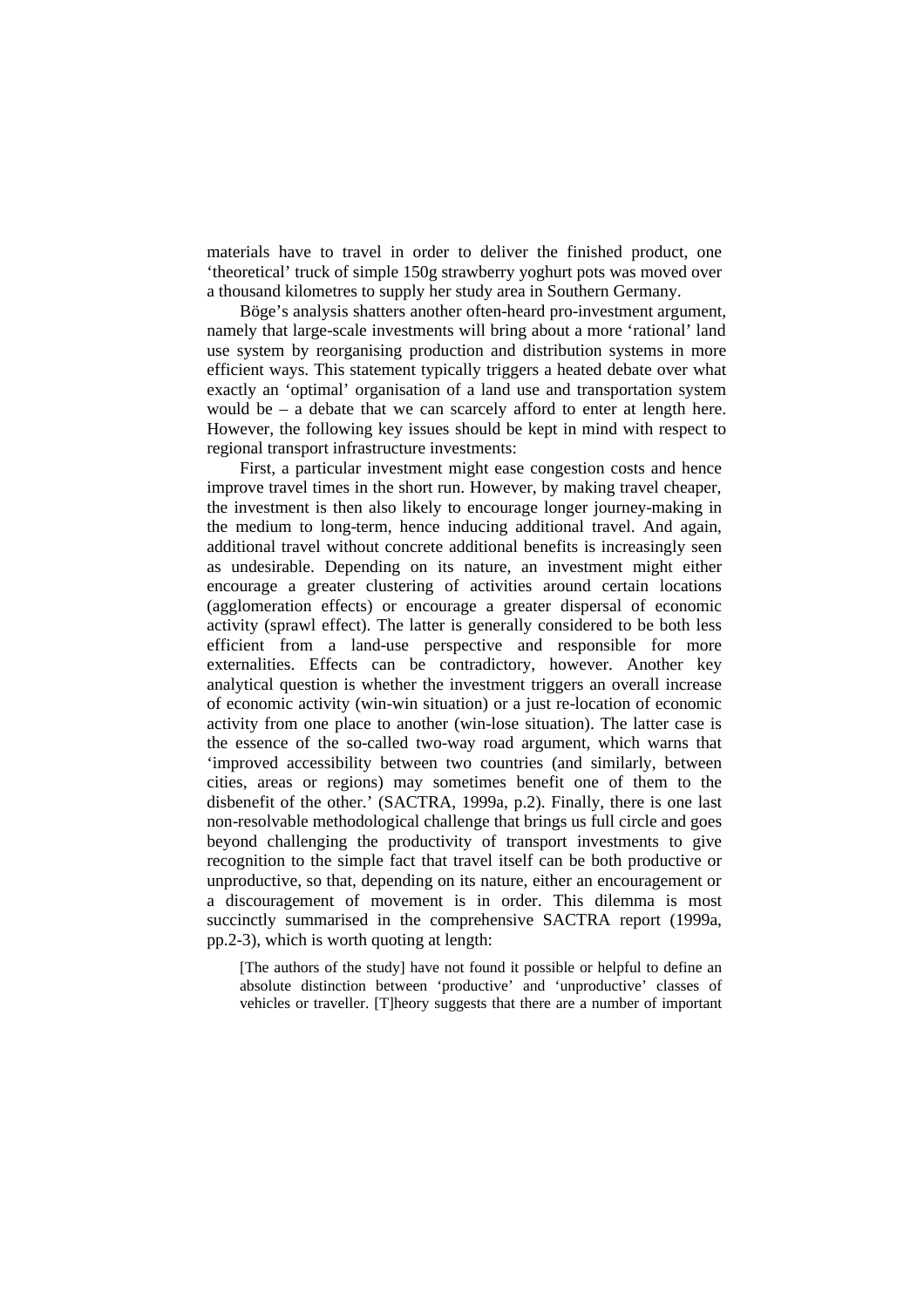mechanisms by which (…) transport improvement could, in principle, improve economic performance. (…) In the search for empirical evidence, we find that direct statistical and case-study evidence on the size and nature of the effects of transport costs changes is limited. (…) The state of the art of this important field is poorly developed and the results do no offer convincing general evidence of the size, nature or direction of local economic impacts. (…) Our studies underline the conclusion that generalisations about the effects of transport on the economy are subject to strong dependence on specific local circumstances and conditions.

## **The Paradox of European Regional Policy**

The accession of several lower income countries into the EU in the 1980s made it politically necessary to institute a system of regional transfers. Resources for regional policies from the EU increased almost tenfold from 3.7 billion ECU in 1985 to 33 billion in 1999, amounting to 0.45 percent of the EU's total GDP (P. Martin, 1999, p.11). Despite this enormous commitment, the actual economic justifications behind these substantial transfers remain contested. For one, neo-classical theorists, who assume perfect competition, would argue that policy interventions in favour of lagging regions are not justified since the process of integration itself will sufficiently accelerate convergence between regions. In other words, neoclassical theories of international trade would argue that even regions with lower level of productivity would still gain from trade based on comparative advantage. This argument is contradicted by new theories of economic geography and of endogenous growth (see especially Krugman, 1991) and by the two-way roads argument in particular. These theories emphasise the importance of economies of scale, imperfect competition and the localised nature of spillover effects. Yet ironically, new economic geography ends up challenging the validity of regional transfers in a much more troubling manner. The question is whether cohesion really is still a desirable goal even if might jeopardise European competitiveness in the long run. This forces decision-makers to clarify their objectives. Using slightly inaccessible economistic language, Philippe Martin's (1999, p.12) recent prize winning essay summarises the key dilemma:

If economies of scale and localised spillovers explain phenomena of increased regional inequalities, this necessarily implies that efficiency gains accrue from the existence of economic agglomeration. The existence of these beneficial effects of agglomeration suggest rather that, in certain respects,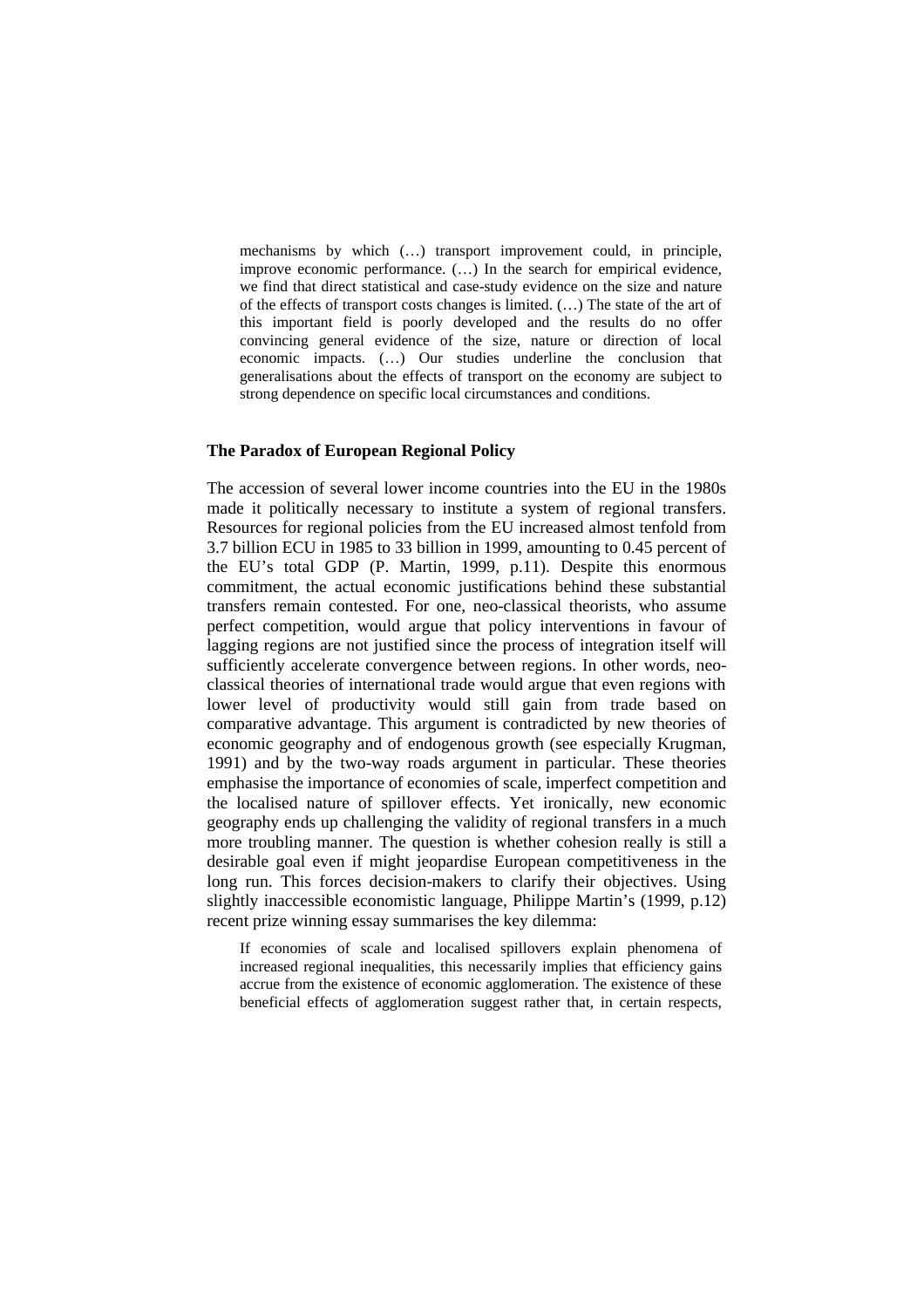Europe's economic geography is insufficiently agglomerated and specialised (for example in comparison with American geography). *It is therefore illogical to claim that the diminution of regional inequalities supposedly facilitated by regional policies will generate efficiency gains at pan-European level.* To oppose concentration and geographical specialisation is also to renounce their beneficial effects.

The key point is that a more equal distribution of economic activity across space would ultimately mean foregoing the very benefits that urban and regional agglomerations provide. In other words, although hugely problematic from an equity perspective, the argument is that Europe as a whole may be better off economically if it kept concentrating infrastructure investments in the Blue Banana core of Europe, with certain peripheral exceptions. Martin is thus making an efficiency argument that the EU, for political reasons, could never heed.<sup>6</sup> Ironically, the catchy Blue<sup>7</sup> Banana image of an economic backbone corridor in Europe reaching from London across the channel through the Benelux countries, Northern France, Switzerland and Southern Germany to Northern Italy was first developed by French spatial analysts in the late 1980s precisely in order to point out the need to develop an alternative, more polycentric structure (also see figure 3.2). This need certainly has also been the focus of the European Spatial Development Perspective (ESDP) document that features the ambitious subtitle 'Towards Balanced and Sustainable Development of the Territory of the EU.' The ESDP was developed following the adoption of the so-called Leipzig Principles by European ministers in 1994. The principles call for: (a) a balanced and polycentric city system and a new urban-rural partnership, (b) parity of access to infrastructure and knowledge, and (c) sustainable development, prudent management and protection of nature and cultural heritage (listed in Faludi, 2000, p.8). The two different visions of Europe are nicely illustrated in Kunzmann's sketch of the European Blue Banana versus the European Grape (figure 3.3).

To suggest that the very idea of EU Cohesion and/or Spatial Development policy, namely to achieve a more balanced distribution of infrastructure across space, is contradictory to what the EU's own house bank and main lending institution (i.e. the EIB) now considers state of the art economic rationality is indeed a deeply troubling thought, especially since the EIB itself has been the main funding institution for those very TEN networks that supposedly will be developed 'for the benefit of all citizens of the European Union'.<sup>8</sup> The contrasting visions also explain the recurring dilemma of all decision-making surrounding large-scale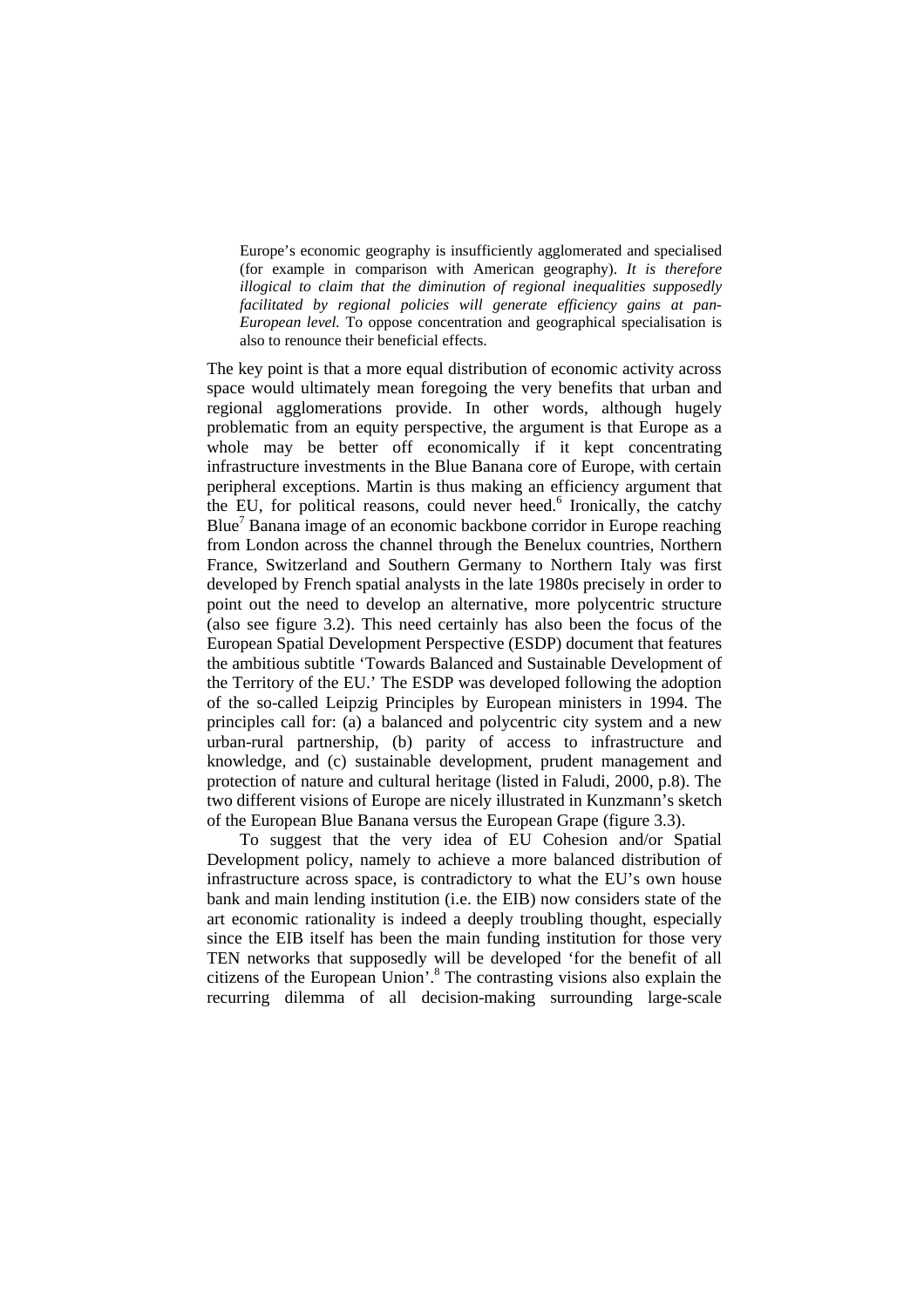infrastructures: by definition, all 'backbone networks' – be they located along the Blue Banana or along any of the ten chosen Helsinki Pan-European corridors – privilege connections between large cities and bypass agglomerations of lesser importance. (And the bypass effect is certainly much greater in the case of high-speed rail than for roads.) This means losers are scattered along the way, and, according to the SACTRA experts, even possibly also at one of the two ends. This latter point becomes particularly important when we consider the EU's ambitions to extend the TENs into Central and Eastern Europe.

#### **Modal Bias in the TENs: Road continues to win over Rail**

Another myth about the TENs was the idea that they would primarily be focusing on high-speed rail links. By favouring rail over road, transport systems would supposedly become more sustainable. Leaving aside for the moment the argument that, depending on how the accounting is done and which costs and benefits are included, new high-speed trains are not necessarily more energy efficient or environmentally friendly than road traffic, the Commission's rhetoric of actively pursuing a modal shift from road to rail is simply not backed up by reality. In fact, data analysis on transport investments shows the Commission until now has failed to meet its own recommendation to promote environmentally friendlier modes:

It is true that 9 out of the EU's 14 TEN priority projects were highspeed rail projects (see figure 3.8). Also, over 60 percent (827 out of 1344 million ECU) from the TEN special budget line went towards (high speed) rail. However, figure 3.4 also indicates that the vast majority of transport spending under the more sizeable Cohesion and EDRF Funds went towards roads, tipping the overall balance about two-thirds in favour of roads and highways. From 1994-1999, over 70 percent of the 13.7 available EDRF Objective 1 funding went to roads.<sup>9</sup> The imbalance was equally pronounced in the case of the Cohesion Fund. From 1993 to 1999, TEN-related priority transport investments to the four poorest member states (Greece, Ireland, Portugal and Spain) accounted for over 5 billion Ecu, of which 69 percent went to roads (see figure 3.5).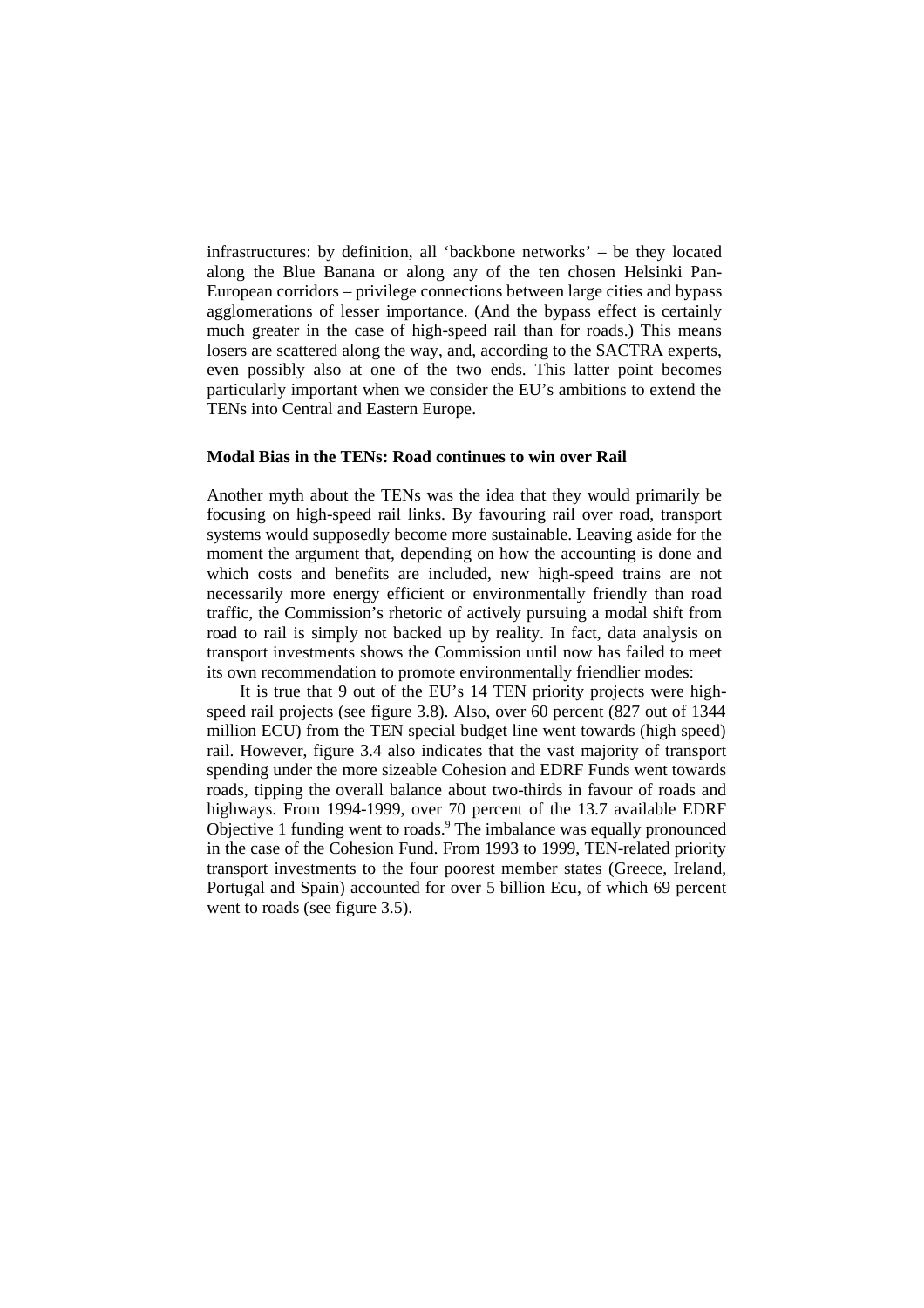## **The Empty Rhetoric of Cohesion and Sustainability**

EU development goals remain deeply conflicted and contested. EU transport sector investments continue to have to satisfy different aims related to economic growth, regional cohesion and sustainability. Environmental concerns often take a back seat to mainstream economic development interests, and the politically most influential core regions continue to be able to attract a significant amount of infrastructure funding at the expense of less economically advanced peripheral areas. The TENs priority projects fundamentally violate cohesion goals and sustainable development by concentrating investments in already privileged areas. And despite a rhetorical favouring of rail, the majority of investments still went towards road projects. One of the key reasons why lending and grant making remained so heavily biased towards road, was the failing commitment of the recipient governments to more actively pursue a modal shift towards rail. And in the cases of the chosen fourteen TEN priority projects, which were determined at the 1995 Essen Council meeting of the EU, most of the high-profile road and rail projects were in fact longstanding pet industry projects that had been heavily promoted by the industrial lobby for some time (also see below).

Finally and perhaps most importantly, the diminished faith in transport investments as triggers of economic growth in lagging regions must be seen in the larger context of the recent re-evaluation of the possibilities of regional policy as a whole. In Europe, empirical evidence in the 1990s has been used to support both supporters and dissenters of the view that regional policies can help poorer regions catch up with wealthier ones. Many commentators argue that the economic forces leading to an increasing divergence between regions are simply too strong for regional policies to counteract them. According to this view, infrastructure investments in poorer regions appear as pure income transfers that are unlikely to seriously narrow the productivity gap between poorer and richer regions. In fact, improved transport connections may even accelerate out-migration in poor regions and thus widen the gap rather than narrow it. Alternatively, one might argue that these types of transfers negatively affect overall growth. As Philippe Maystadt (2000, p.4), the president of the EIB, recently noted: 'Indeed, [regional spending] may lead to lower overall prosperity if it drains resources from those wealthy and innovative regions that are the main engines of economic growth. If this is the case, we face a trade-off between equality and growth.'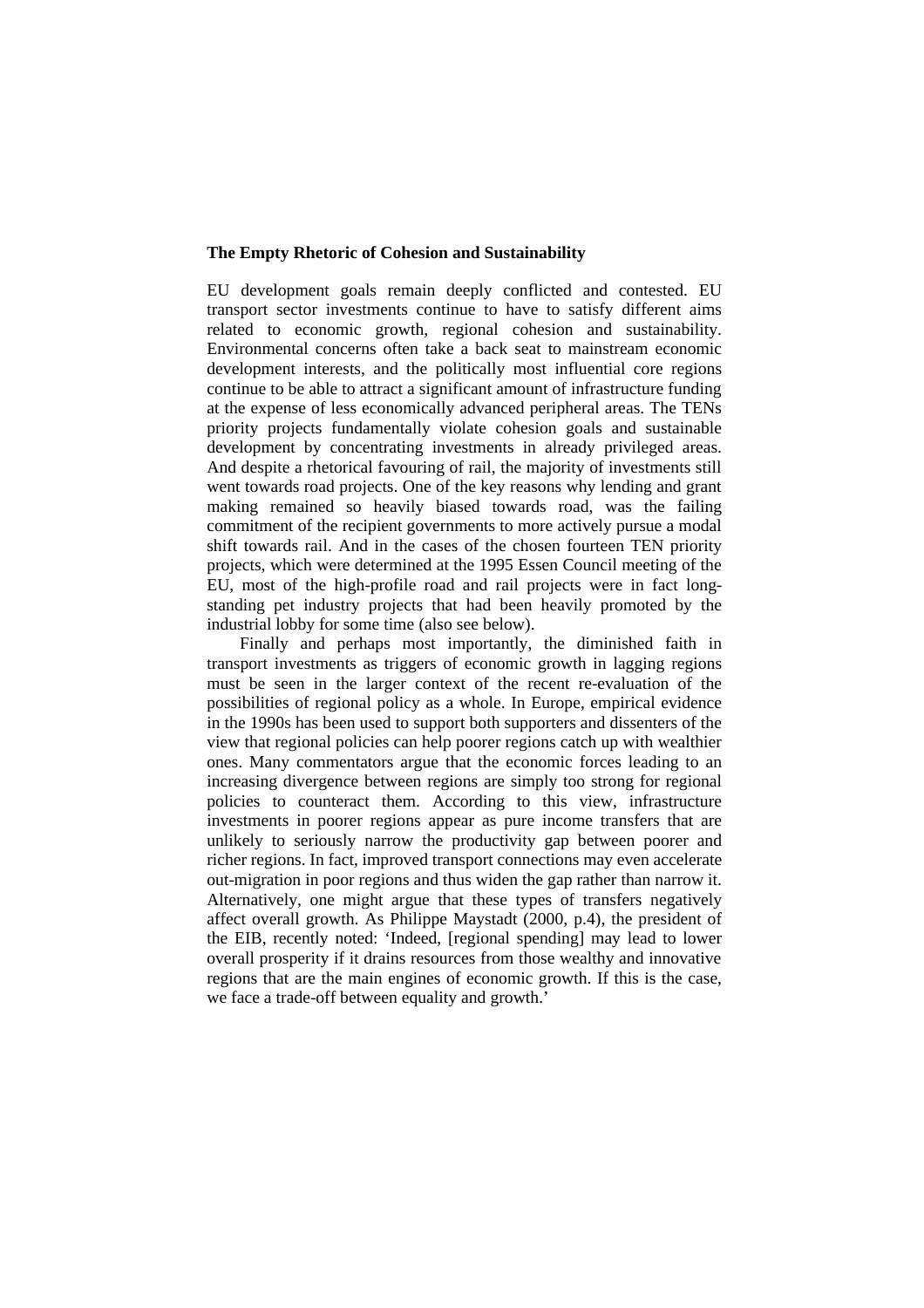While this may seem like news to neo-classical economists, it is a truth that political economists have long emphasised. And an increasing number of scholars concerned about the increasing environmental burden that our transport systems impose upon us would throw in ecology for good measure, arguing that it is really a three-way trade off. In sum, we are once again faced with the fact that the goal of sustainable development, regional or otherwise, is always struggling to balance three at times incompatible dimensions: economic growth, equity and the environment.

# **EU Realities: Lobbying Power Explains the Rapid Adoption of the TEN concept**

As above discussion shows, the TENs concept was obviously not backed up by unequivocal economic reasoning. So how could the TENs so quickly advance from a mere paper tiger to a multi-billion Euro investment programme? The best explanation is that decisions were highly political. The rapid adoption of the TENs concept in the early 1990s is primarily due to their timeliness and the ability of the concept to respond to both urgent industry and high-level political needs.

The pro-investment infrastructure  $\&$  construction lobby and the EU joined forces on the idea of the TENs. In some ways, it may be even more accurate to say that most official European Union transport infrastructure investment proposals, and the priority Trans-European Network projects in particular, originated as industry lobby proposals that were only later transformed into EU policy. There are several key reports prepared for the European Roundtable of Industrialists (ERT) which resemble future Commission proposals in startling ways. The ERT's 1984 report called 'Missing Links' outlining three specific proposals for a 'Channel link between England and France,' a 'Scanlink' plan for road and rail connections in Scandinavia, and a 'Trans-European network of high-speed trains' is certainly the boldest and most forceful document, urging billions of dollar of investments.<sup>10</sup>

The similarity of even this early proposal with the list of TEN priority projects adopted ten years later at the Essen Summit in 1994 is striking (figures 3.6 and 3.8). Not only did the 1994 EU list end up including the Channel tunnel and the Oeresund road-rail bridge as individual priority projects, but both were also integrated into a network of high-speed rail links that picked up most of the connections originally proposed by ERT ten years earlier. Interestingly, ERT soon created the myth that 'not only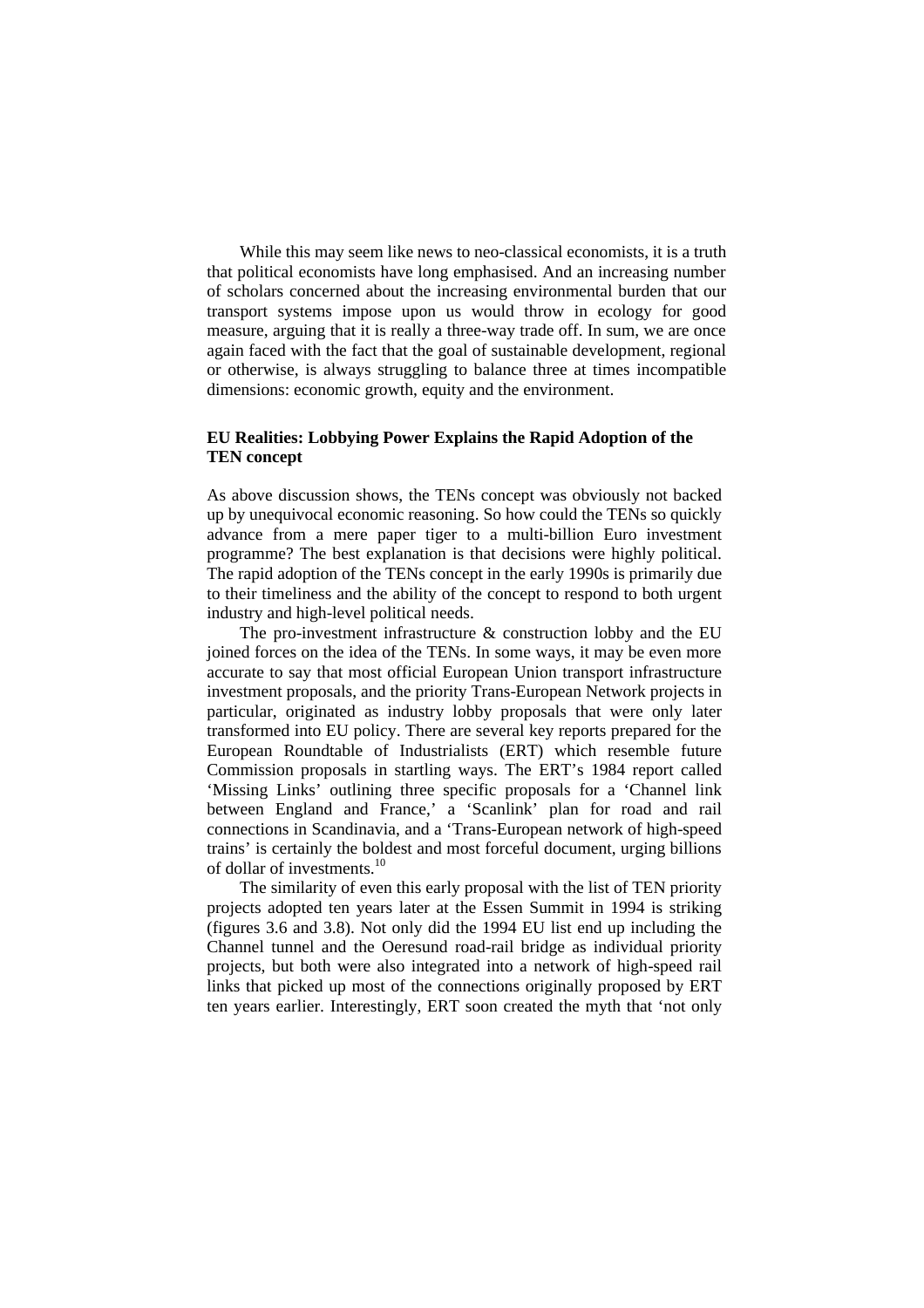are such projects desirable in terms of their economic and social impact, but they are affordable, and can be profitable, environmentally acceptable and financeable without heavy extra commitments to public spending' (p.1). In fact, ERT claimed, some of the link projects

could be financed in very large measure by the private sector. If governments were prepared to set the right investment climate in terms of fiscal incentives and operating licences, the money could be raised. Although Europe has become culturally programmed to see large transport infrastructure projects as the preserve of government, there is no reason why this should be so.

Corporate watchdog organisations such as ASEED Europe acknowledge the immense success of the ERT in influencing future EU transport policy. As Doherty and Hoedeman (1994, p.137) note:

Through its intensive lobbying of European transport ministers, and also the support of French Prime Minister Laurent Fabius, the ERT was astonishingly successful in introducing European power brokers to its vision of a future infrastructure. In 1985, Volvo's Pehr Gyllenhammer could report to ERT members that the Italian government, 'on behalf of all the ministers of transportation within the community, is referring to the Missing Links as a master plan for European infrastructure.'

Richardson (1997, p.337) also provides a strong case that decisions were influenced by the privileged access that industry decision-makers had to key Commission working groups:

Proposals for the Trans-European Road Network (…) were developed by the Motorway Working Group (MGW) of the Commission's Transport Infrastructure Committee [which included] a number of private sector interests including the European Round Table (ERT), the Association des Constructeurs Europeens d'Automobile, and the International Road Transport Union. The Committee was overwhelmingly dominated by transport and infrastructure interests, with a notable absence of environmental interests. (…) It appears that the debate within this key decision-making arena was largely political. The institutional power of the infrastructure lobby demonstrated here was strengthened by ready access to top-ranking EC and member-state politicians.

ERT lobbying for the missing links was heavily stepped up before the passing of the Maastricht Treaty, with three more ERT publications further underlining previous calls for Trans-European networks. Already two years after the ERT proposal, the European Conference of Ministers of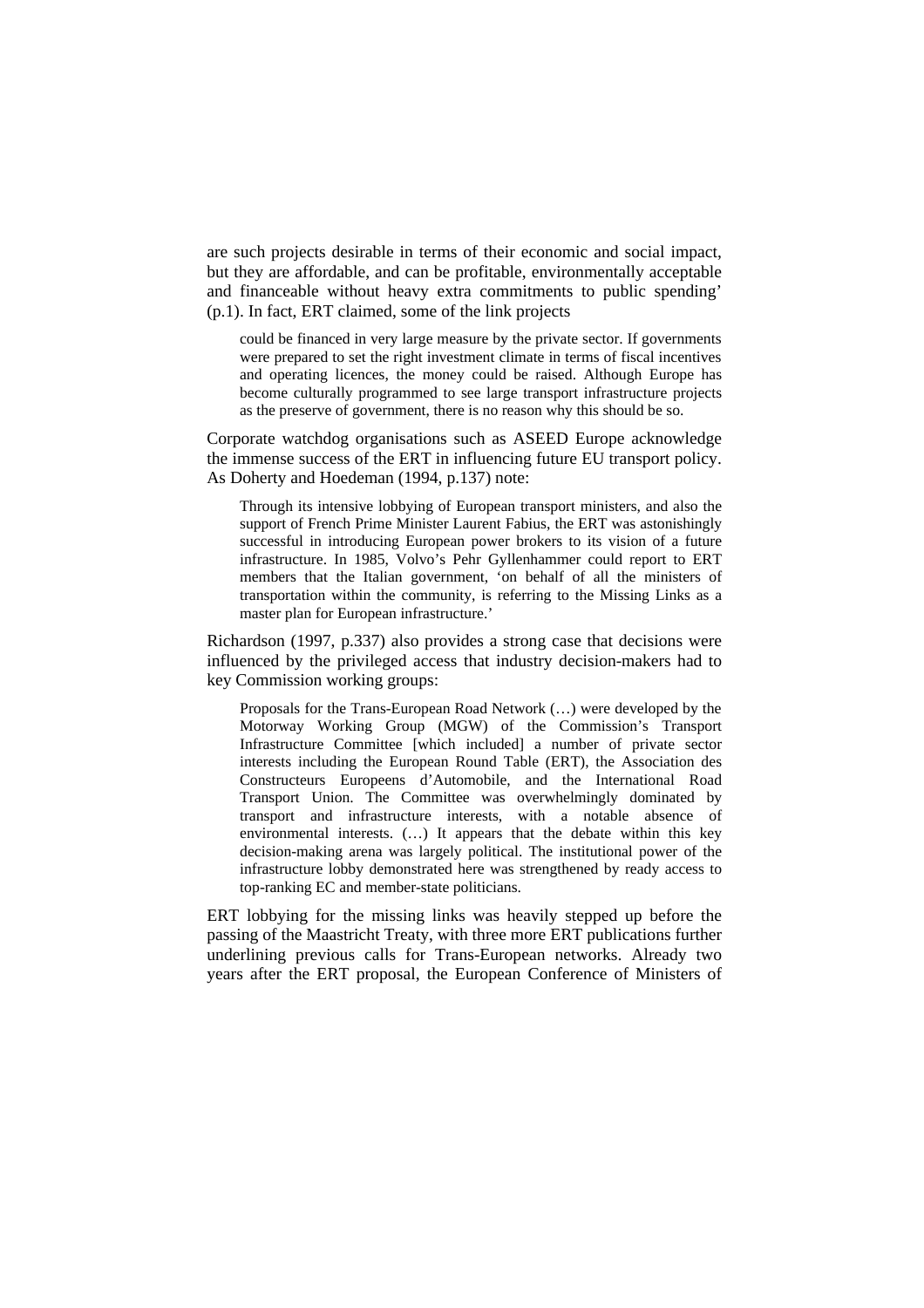Transport published a curious sketch-like map of Europe that showed a list of 'missing links' in European road and rail infrastructure (figure 3.7).

Yet while there are serious objections to the TEN on both environmental and social, and even on economic grounds, several important arguments worked in favour of the TENs from the point of view of the Commission. Besides the strong pressures from the industry in the form of the Round Table of European Industrialists, there was internal pressure in the form of what Turro (1999, p.102) calls the 'bicycle theory.' According to this theory, the European Union is constantly forced to 'keep pedalling to avoid falling off' i.e. it has to push and explore new areas of co-operation and increase political and economic co-operation in order to keep the union alive. And in the particular context of the early 1990s, embarking on the TENs served several strategic objectives for the Commission: First, it provided a new 'safe' field of co-operation at a time where it was too early to seriously push common defence and foreign policy or monetary unification. Second and more importantly, Trans-European infrastructures could be used to justify an important increase in the Community budget and a reduction of the excessive share of the overall budget that was spent on the Common Agricultural Policy (CAP). Since the implementation of the projects would remain a national responsibility, no substantial expansion of the EU bureaucracy was needed. Turro (1999, p.103) also points out that

under these conditions, the transfer of investment from the national to the Community budget could be of interest to Finance Ministers needing to improve the appearance of their public debt and national deficit figures to comply with the EMU conditions. [T]he TENs concept had the rare virtue of combining national and common interests and to be timely and mostly noncontroversial. (…) This explains its quick progress in relation to the normal pace of European policy-building.

While common interests and timeliness provide practical explanations for the rapid increase in TEN financing inside the EU, they of course do not provide a justification for the lack of strategic and environmental assessment that accompanied the TEN planning process.

Richardson (1997) nicely documents the institutional battle between the Council, which was largely supportive of the Commission's TEN proposal, and the European Parliament, which fought to integrate a number of key environmental provisions into the proposal, most notably a requirement for doing a Strategic Environmental Assessment (SEA) on the TENs. Although much progress has been made on developing SEA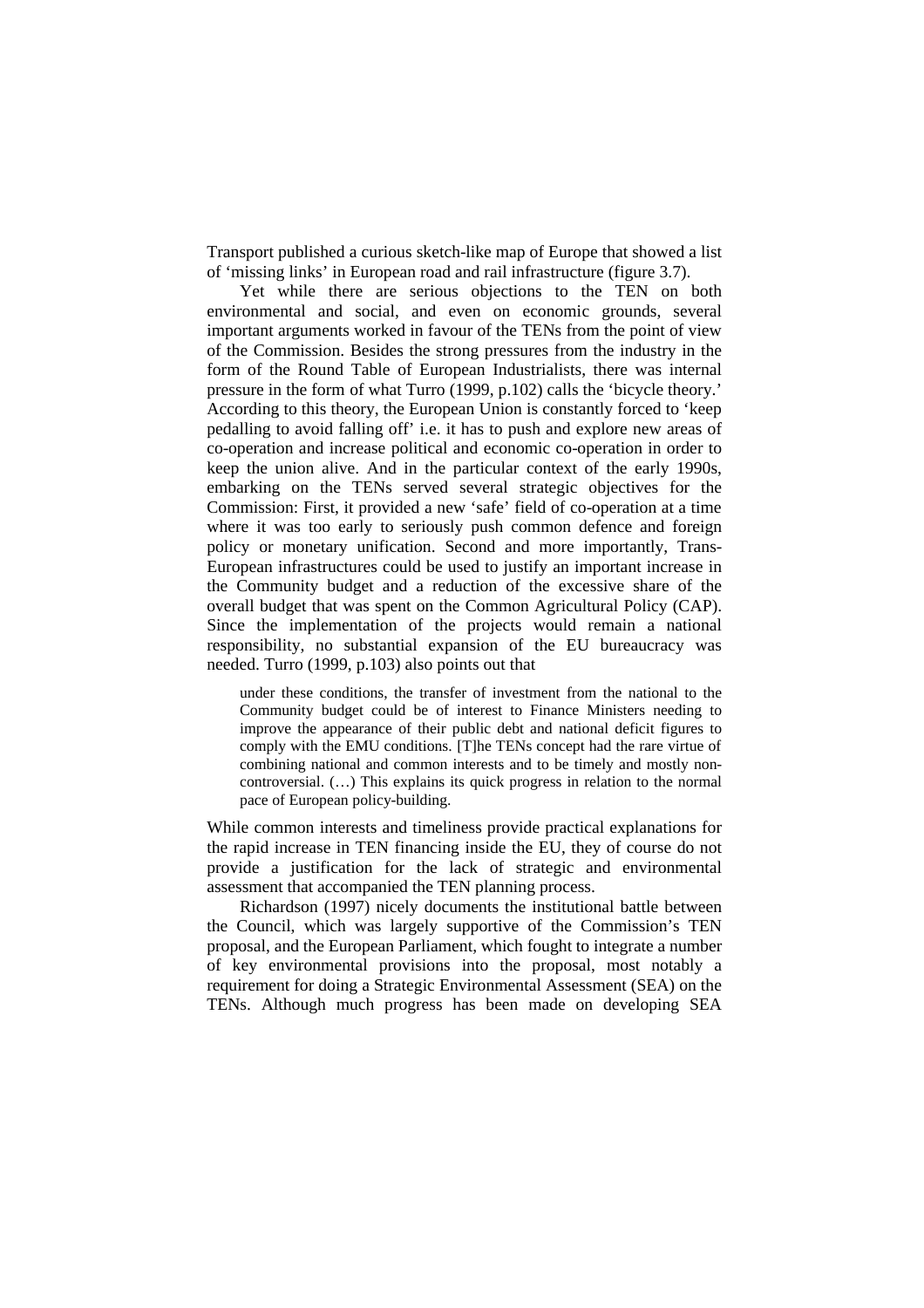methodologies in general, the actual issue of doing a full-scale SEA on the TENs remains unresolved to date.

# **Expanding the TENs to Central Eastern Europe: A Whole Different Can of Worms**

When it comes to Central Eastern Europe (CEE) and enlargement, neither bicycle-theory nor lobby-power necessarily fully explain the form and function of EU interventions related to Trans-European Network expansion outside current EU territory. Conflicts of interests surrounding EU-CEE links are even more complex than in the case of internal EU connections between member states, and prospects for environmentally sustainable, transparent infrastructure decision-making are bleaker in the case of the candidate countries.

European Transport Ministers from both EU and Central Eastern European countries met for the first post-transition, Pan-European Ministers of Transport Conference in Prague in 1993. The first set of nine international priority corridors was subsequently adopted at the Pan-European Transport Conference in Crete in 1995.<sup>11</sup> One additional corridor was added during the next Pan-European conference in Helsinki in June 1997, completing what is now commonly referred to as the **Helsinki Corridors.**

Much like the TEN priority projects adopted in Essen, the Helsinki Corridors do not necessarily have their basis in detailed traffic counts and forecasts but were rather determined at a high political level. Not all corridors are of equal importance to Trans-European transport flows, since they largely had to be determined by what would be politically acceptable to all stakeholders. It was politically necessary to make sure that each capital city was included in at least one of the corridors. So although they are given equal weight on the resulting maps, the section of corridor II linking Berlin and Warsaw is obviously of much greater importance to Pan-European trade and traffic flows than the stretch of corridor VII linking Durres to Tirana, for example.<sup>12</sup>

In order to put the highly politicised process of corridor 'prioritisation' on an ostensibly more scientific and more objective footing, the European Commission, in co-operation with the candidate states, and with financial assistance from the EU Phare Program and the City of Vienna, launched the so-called 'Transport Infrastructure Needs Assessment (TINA)' process. Even the European Commission itself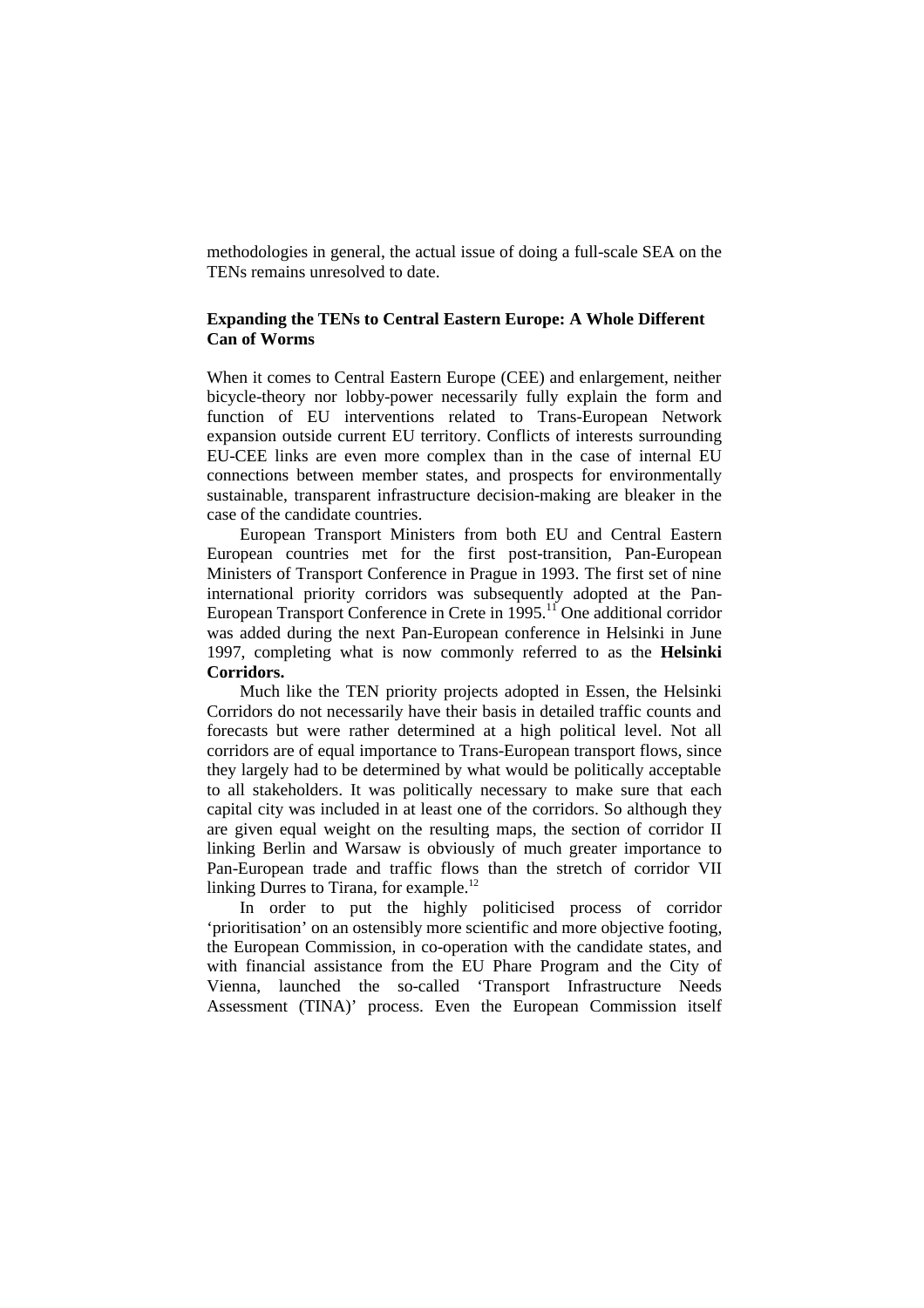readily admitted that the Helsinki Corridors largely reflected EU strategic interests, and that a larger needs assessment for the candidate countries was necessary. The first official mention of a Transport Infrastructure Needs Assessment (TINA) for the CEE candidate countries process was made at the first structured dialogue between the European Union Transport Council (of Ministers) and the relevant transport ministers of the candidate countries in 1995. At the time, the main goal was an identification of the transport-sector investments required to bring transport infrastructures in CEE countries up to EU standards and to ensure adequate linkage between CEE and EU infrastructures.

It is important to note that the TINA infrastructures are divided into a first-order backbone network that consists of an amended version of the Helsinki corridors, and a denser, second-order network that includes infrastructure of national importance. Since it is the most comprehensive and most high-profile exercise in Pan-European infrastructure assessment, TINA was always expected to form the basis for subsequent pre-accession funds in the transport sector, which explains why national governments had a strong interest in making sure all infrastructures of national importance were reflected in these maps.<sup>13</sup> Figures 3.9 and 3.10 show how original proposals for the Pan-European corridors further reinforced the already over-centralised Hungarian (rail) network, while subsequent inclusions of additional corridors proposed by TINA participants ensured a slightly more balanced approach to the Hungarian rail system.

The status of TINA as the guiding tool for EU investment in CEE transport infrastructure remains problematic (and actually somewhat disputed even within the Commission itself). It is also important to note that at present, in contrast to the Crete and Helsinki corridors, the TINA network has only been adopted by a senior officials group and not by any higher, i.e. ministerial level, and thus has no formal legal base within the EU.<sup>14</sup> The total needs listed under TINA are enormous, and meeting the investment schedule under the 2010 time horizon would involve spending more than 1.5 percent of the country' GDP in some of the candidate countries.<sup>15</sup>

# **An SEA on TINA? The Challenge of Strategically Assessing a 'Needs Assessment'**

Due to the politicised nature of the process, TINA was never really an objective needs assessment. Also, the TINA corridor maps ended up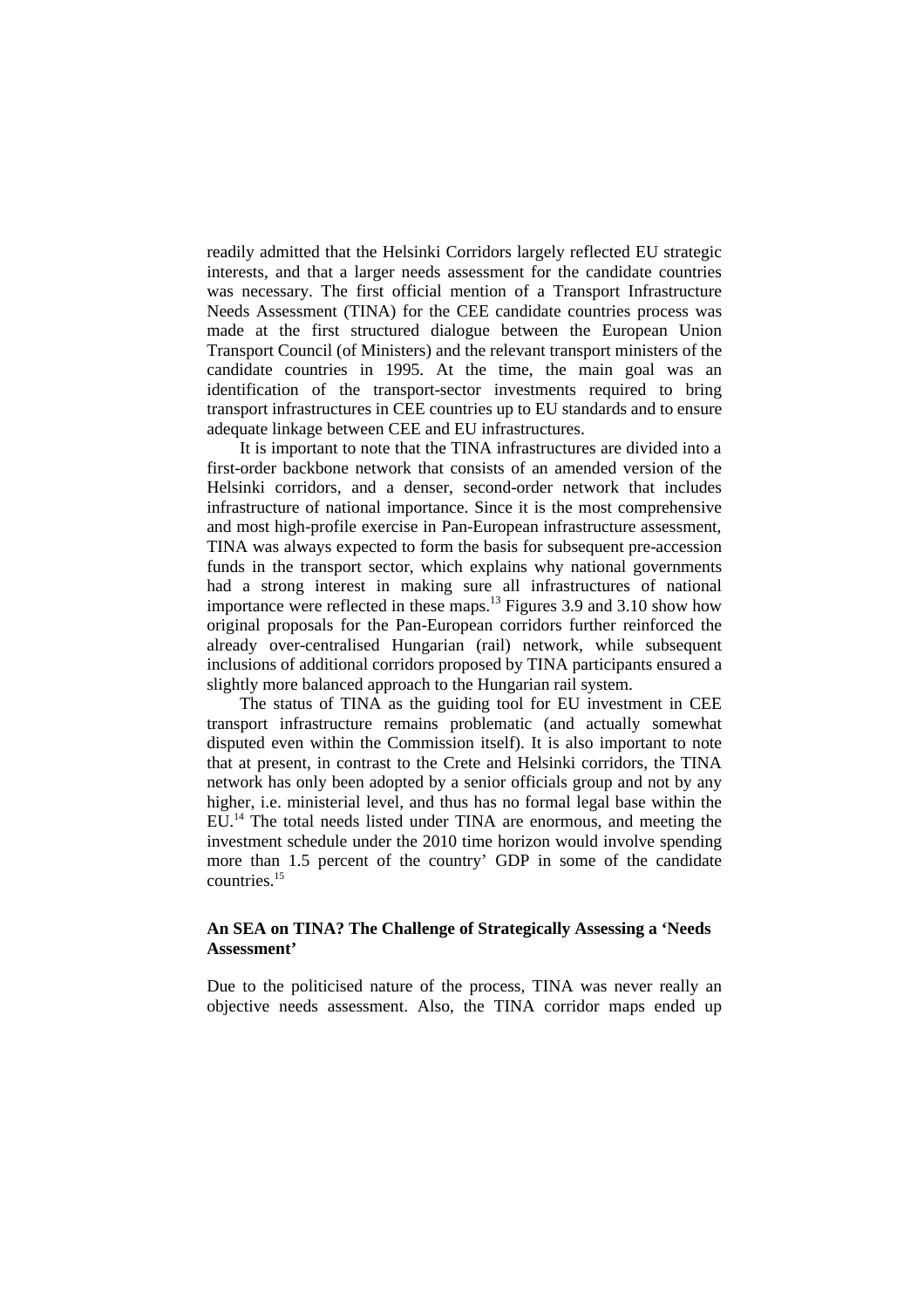becoming a key outcome in addition to the investment charts. It should also be noted that with a time horizon of over 15 years, estimations on expected traffic flows were necessarily highly speculative.

There were several voices that called for a timely Strategic Environmental Assessment (SEA) on the TEN extensions, especially after chances to do one for the TENs were missed. In particular, the ECMT/OECD workshop on SEA in the Transport Sector called for the priority application of SEA for transport infrastructure development plans laid down in TINA recommendations (ECMT/OECD, 1999, conclusions).

The Commission subsequently commissioned an 'Environmental Scoping' on the Multi-Modal Transport Corridor VI from Warsaw to Budapest, organised by the Regional Environmental Centre (REC) in Szentendre, Hungary. It was a partial if limited response to the ECMT's somewhat ambiguously formulated call. It can hardly be regarded as an acceptable shorthand version of a strategic assessment of TINA, however.

As was to be expected, the most problematic aspect of the REC study was to decide the appropriate scope. While the original aim was to assess the environmental impacts all the transport policies in the entire CEE region, i.e. do a full 'SEA of the TINA network', this ambitious aim was quickly scaled down. As the Italian SEA expert Olivia Bina (1999) already noted during the Warsaw SEA conference: '[it is] not feasible (…) to attempt to complete a full assessment of the impacts of the network at this large scale of analysis.'

The compromise solution that was found was to focus on one multimodal corridor instead. It was believed that "a well chosen corridor would provide, if not representative, at least indicative evidence of the potential environmental problems faced by the rest of the region." The general objectives of the study were defined as follows (REC, 2000, p.2):

- ?? to identify potential impacts of the proposed development of transport infrastructure in CEE on environmental commitments of CEE countries,
- ?? to suggest suitable tools for integration of environment and transport (with specific focus on potential application of SEA for international transport planning in CEE),
- ?? to suggest practical provisions for effective co-ordination of environmental and transport planning on CEE regional level [sic].

However, the report also clearly acknowledged the impossibility of doing any real ex-ante evaluation, since the corridor is already a designated Pan-European corridor and as such part of the priority investment list of both national and international planning documents. The scooping therefore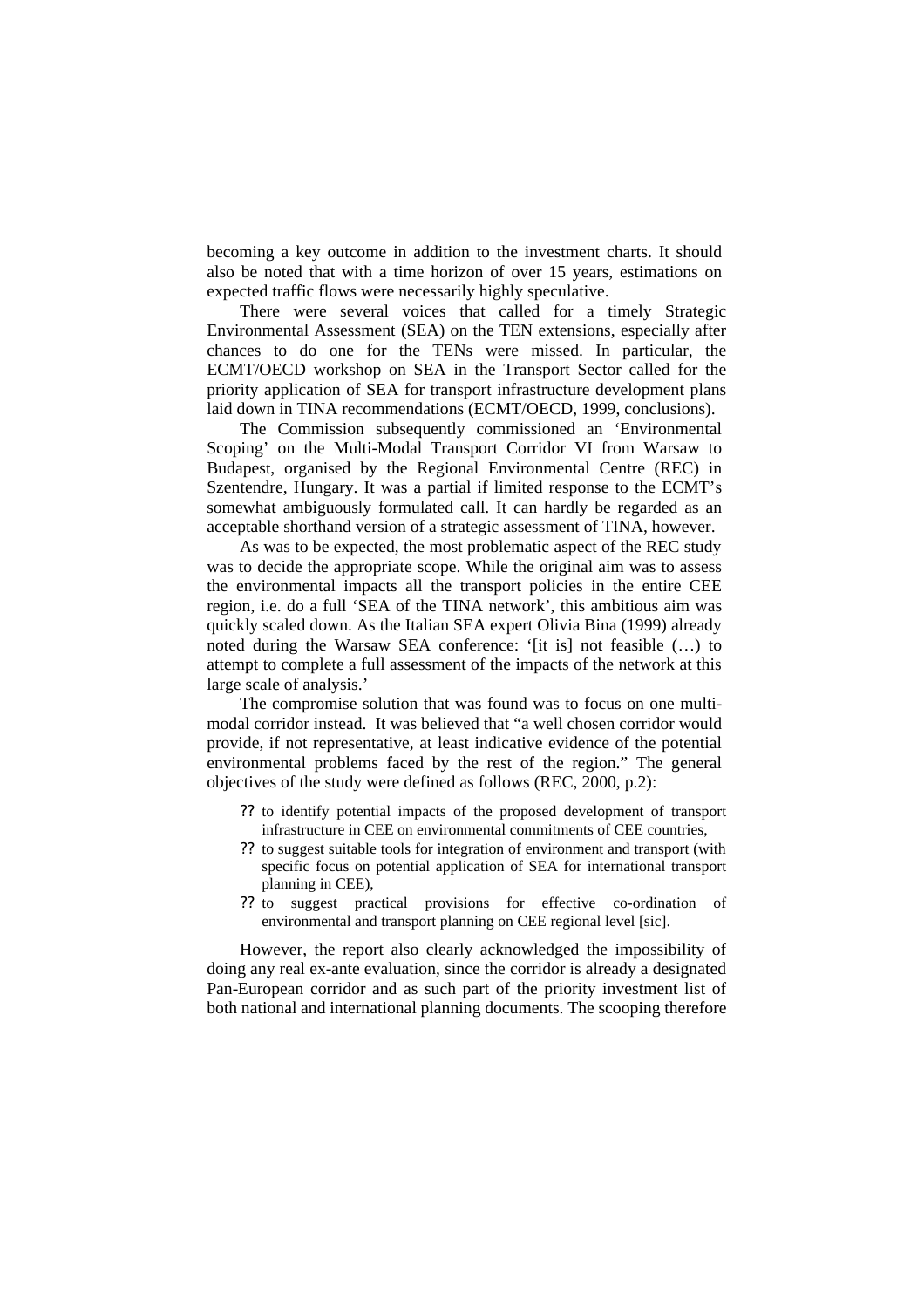was to be carried out as an *ad interim* assessment, focusing on existing environmental and transport policy contexts.

The final synthesis report of the exercise begins by noting that 'the EU Accession Process is the main driver of change in Central and Eastern Europe' (REC, 2000, p.1). The EU Accession process has indeed already fundamentally transformed the environmental and transportation policies in the CEE candidate countries.<sup>16</sup> Several conclusions that emerged from the REC exercise are revealing. For example, the report notes that urban air pollution and loss of habitat are two major impacts directly related to rising traffic volumes, which is in turn related to higher incomes and accelerated trade between East and West.

Much more importantly, the synthesis report authors come to the clear conclusion that '*the Community support for the TENs [extensions in CEE] is drawing the limited national resources primarily towards construction of long distance infrastructure, primarily highways*' (REC, 2000, p.9, my emphasis).

REC researchers found that now that the backbone network of the Trans-European network extensions has been determined in the form of the Helsinki corridors, CEE in-country representatives frequently (and often purposely) misinterpret the TEN-extensions and the entire TINA exercise as an agreed and consultative international agreement that now needs to be implemented at the national level. The argument is often made in conjunction with the myth that the TINA backbone network is something that will largely be funded by the EU (i.e. ISPA) and the IFIs. Consequently anyone who now opposes the content and priority networks contained in TINA appears as someone who is jeopardising international funding and assistance for their countries (Dusik,  $2000$ ).<sup>17</sup> And since, so the interpretation frequently goes, EU and IFI co-financing is mostly available for backbone infrastructures, national priorities should consequently be redirected in the same direction, regardless of actual independently assessed needs. The reports then also support the corollary finding that TINA effectively overrode national transport policies in the sense that national-level priorities were changed according to what the TINA final report stated (Fleischer, 2000).

Finally, the reports also pointed to the fact that since ISPA is modelled on the Cohesion Fund, EU transport sector grant assistance currently cannot be given for much needed urban public transit improvements, thereby further exacerbating detrimental disinvestments trends.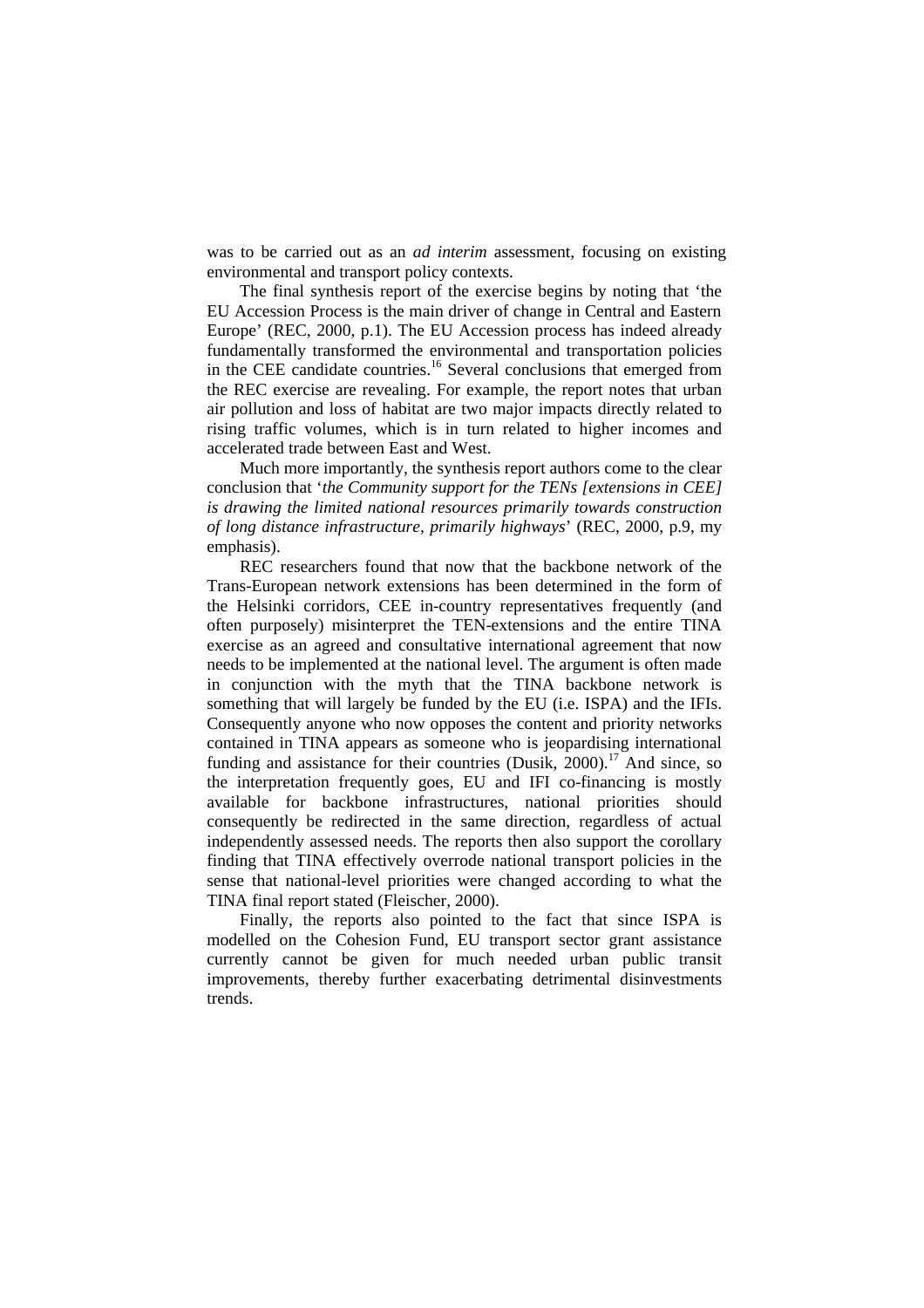## **The Challenge of Sustainable Infrastructure Lending in Central Eastern Europe**

Current developments in Central Eastern Europe regarding the likely overprioritisation of large-scale EU-CEE road connections to the detriment of other key national infrastructure needs may be in part a tragedy of unintended consequences. This does not make it any less problematic.

On a positive note, even if the true reality of transport corridor assessment in the 'New Europe' is likely to continue to be dominated by political opportunism and geo-strategic thinking, significant strides in developing better environmental, social and financial assessment methodologies for large-scale infrastructure investments have been made. Unfortunately, EAs, SEAs and EIAs are not always carefully and extensively enough applied, especially when it comes to EU-funded transport projects in CEE. Also, project officers at the International Financial Institutions, and at the EIB in particular, are under great pressure to perform environmental, economic and financial appraisals in extremely time-constrained situations, and officers candidly admit that even if more sophisticated and elaborate appraisal methods were available to them, most of them would likely not be applied on a regular basis unless the assessments could be completed in the necessary time frame available during a regular project cycle. Project officers are sometimes responsible for as many as 25 projects at the same time. Overall, the lending practices of the European Investment Bank have been strongly critiqued by environmentalists and civil society organisations, and by independent transport experts. EU parliamentarians, EU member state governments and international organisations are also increasingly concerned about the lack of public accountability at the EIB and are beginning to take action.<sup>18</sup> Considering the tremendously important role the EIB is taking on in financing TENs and TEN extensions in CEE, it is imperative that the EIB's environmental and social assessment methodologies and their public information disclosure practices become at least comparable to those of the World Bank.<sup>19</sup> In the end, newly developed state-of-the-art assessment methodologies are useless unless they are also rigorously applied in practice.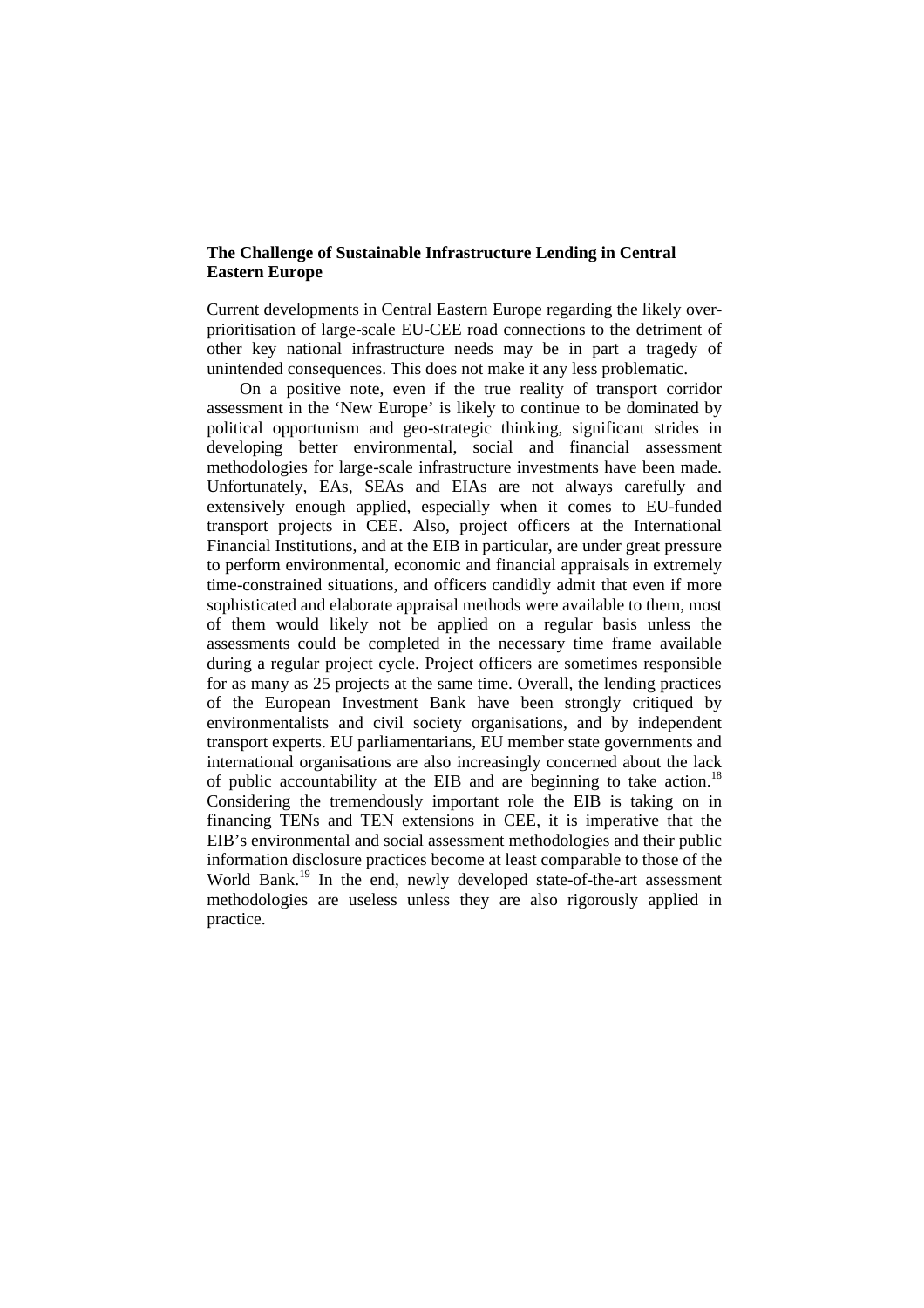#### **References**

- Amin, A. and Tomaney J. (eds) (1995), *Behind the Myth of the European Union – Prospects for Cohesion*, New York, Routledge.
- Aschauer, D.A. and Federal Reserve Bank of Chicago, (1988), *Is public expenditure productive?* Chicago, IL, Federal Reserve Bank of Chicago.
- Biehl, D.E. (1986), *The Contribution of Infrastructure to Regional Development. Final Report of the Infrastructure Studies Group to the Commission of the European Communities*, Luxembourg,, Office for Official Publications of the European Communities.
- Bina, O. (1999), *SEA to Date, Recent Advances and Current Priorities for Development*, OECD/ECMT Conference on SEA for Transport, Warsaw, 14-15 October.
- Boarnet, M. (1997), '*Highways and Economic Productivity: Interpreting recent evidence*,' Journal of Planning Literature, Vol. 11, No. 4, pp.476-486.
- Boege, S. (1995), *The Well Traveled Yogurt Pot: Lessons for new freight transport policies and regional production,* World Transport Policies and Practice Vol. 1 No. 1, pp.7-11.
- Brocker, J. and Peschel, K. (1988), Trade, *Regional Impact of Community Policies in Europe*, Molle W. and Cappelin R., Avebury, Aldershot pp.127-151.
- Button, K.J. (1993), *Transport Economics*, Aldershot, Hants, England, and Brookfield, Vt., Elgar.
- CEE Bankwatch Network (1999), *The European Investment Bank: Accountable Only to the Market?* Brussels, Heinrich Böll Foundation.
- Commission of the European Communities (CEC, 2001), *A Sustainable Europe for Better World*, *A European Union Strategy for Sustainable Development*, Brussels, European Commission.
- Commission of the European Communities and European Commission (1999), *Cohesion and Transport*Brussels, European Commission.
- De la Fuente, A. (2000), *Convergence across Countries and Regions*, *Theory and Empirics*, EIB Papers/Cahiers BEI, Vol. 5, No. 2, pp.25-36.
- Doherty, A. and Hoedeman, O. (1994), *Misshaping Europe*, *The European Round Table of Industrialists*, The Ecologist Vol. 24, No. 4, (July/August) pp.135-141.
- Dusik, J. (2000), *Interview at the REC Centre in Szentendre*, August 2<sup>nd</sup>, European Commission (1995), The Trans-European Networks.
- European Round Table of Industrialists (1984), *Missing Links Upgrading Europe's Transborder Ground Transport Infrastructure*, Brussels, European Round Table of Industrialists.
- European Round Table of Industrialists (1989), *Need for Renewing Transport Infrastructure in Europe*, Brussels, European Round Table of Industrialists.
- European Round Table of Industrialists (1991), *Missing Networks*, *a European Challenge – Proposals for the Renewal of Europe's Infrastructure*, Brussels, European Round Table of Industrialists.
- European Round Table of Industrialists (1992), *Growing together*, *One Infrastructure for Europe*, Brussels, European Round Table of Industrialists.
- European Union (1997), *Treaty establishing the European Community*, *Consolidated Version incorporating the changes made in the Treaty of Amsterdam, Official Journal*, C 340, pp.173-308.
- Faludi, A. (2000), *Fools dare where Angels fear to tread?* Paper presented at the Annual ACSP Conference, Atlanta, USA, November 1-5.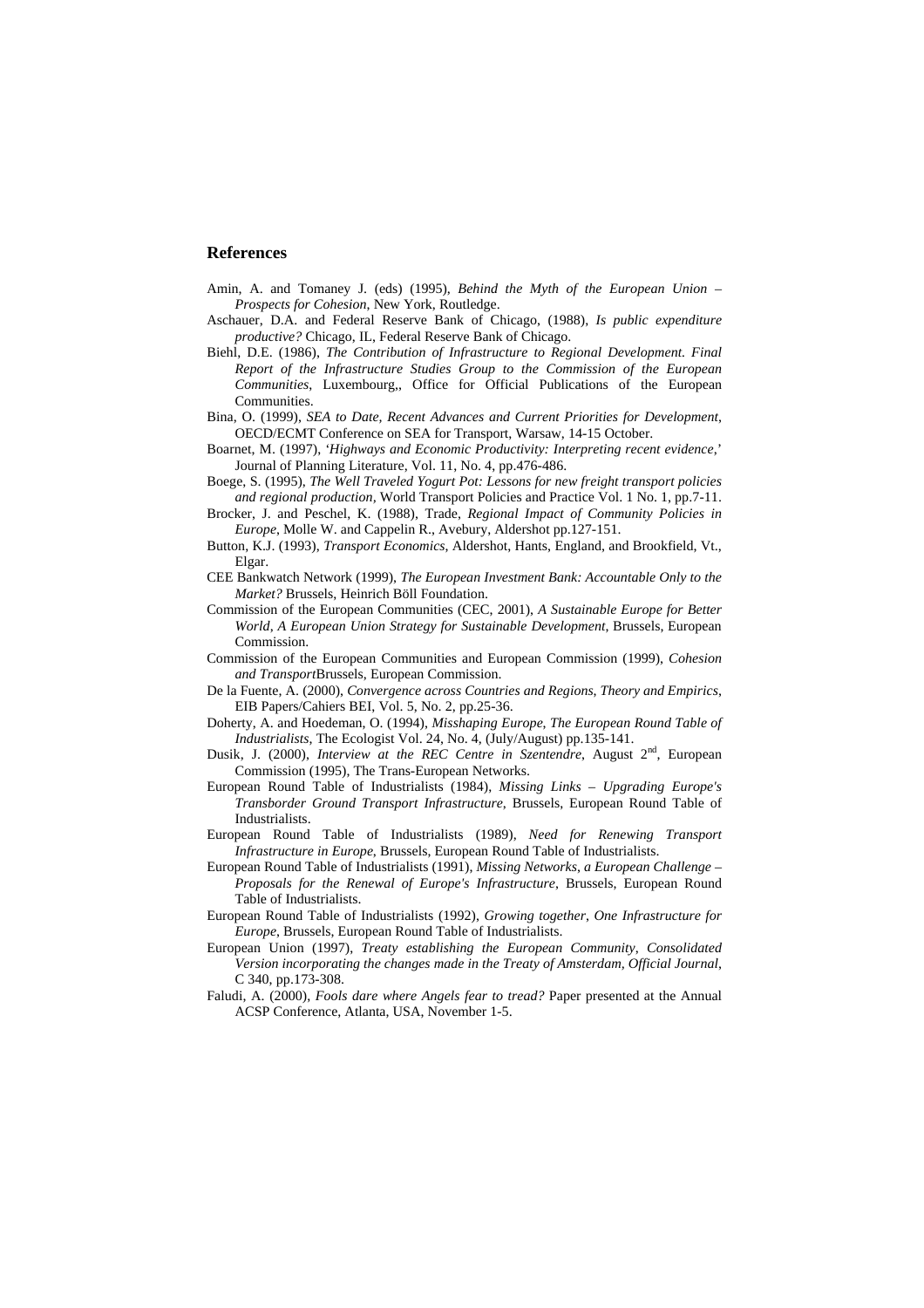- Fleischer, T. (2000), *Initial Scoping Phase of a Strategic Environmental Assessment (SEA) of the Multi-Modal Transport Corridor Warsaw-Budapest*, Final Draft of In-country Scoping Report, Hungary, Szentendre, REC.
- Ford, R. and Poret, P. (1991), '*Infrastructure and Private Sector Productivity*', Economic Studies Vol. 17, pp.63-98.
- Glimstedt, H. and Mariussen, A. (1998), *Introduction*, *Moving Beyond Convergency Theory*, *Nordic Institutions and Regional Development in a Globalised World*, Mariussen, A., Stockholm, Nordregio.
- Gramlich, E. (1994), *Infrastructure Investment*, *A Review Essay*, Journal of Economic Literature Vol. 17, pp.1176-1196.
- Hey, Ch., Pfeiffer, T. and Topan, A. (1996), *The Economic Impact of Motorways in the Peripheral Regions of the EU – A Literature Survey for the Royal Society for the Protection of Birds and Bird Life International*, Freiburg: EURES, Institute for Regional Studies in Europe.
- Hook, W., Peters, D., Stoczkiewicz, M. and Suchorzewsky, W. (1999), *Transport Sector Investment Decision-Making in the Baltic Sea Region*, Berlin, German Federal Environmental Agency (Umweltbundesamt) (online under www.ITDP.org/pub.html).
- Hook, W. (1996), *Counting on Cars, Counting Out People, A Critique of the World Bank's Economic Assessment Procedures for the Transport Sector and their Environmental Implications*, New York, Institute for Transportation and Development Policy.
- Hurst, C., Thisse, J.F. *et al* (2000), *What diagnosis for Europe's Ailing Regions?* EIB Papers/Cahiers BEI, Vol. 5, No. 2, pp.9-30.
- Krugman, P. (1991), *Geography and Trade*, Cambridge, MA, MIT Press.
- Martin, P. (1999), *Are European regional policies delivering?* EIB papers/Cahiers BEI, Vol. 4, No. 2, pp.11-23.
- Martin, P. (2000), *The Role of Public Policy in the Process of Regional Convergence*, EIB Papers/Cahiers BEI, Vol. 5, No. 2, pp.69-80.
- Martin, R. (1999), *The Regional Dimension in European Public Policy, Convergence or Divergence*, London and New York, MacMillan and St Martin's Press.
- Mas, M. *et al* (1996), *Infrastructure and Productivity in the Spanish Regions*, Regional Studies, Vol. 7, No. 30, pp.641-9.
- Maystadt, P. (2000), *Preface [Special issue* '*Regional development in Europe*', *An Assessment of Policy Strategies ]*, EIB Papers/Cahiers, BEI, Vol. 5, No. 1, pp.4-5.
- Mikulic, N. and Dusik, J. (1999), *Recent Developments in SEA in CEE*, OECD/ECMT Conference on SEA for Transport, Warsaw, 14-15 October.
- Moucque, D. (2000), *A survey of Socio-Economic Disparities between the Regions of the EU*, EIB Papers/Cahiers, BEI, Vol. 5, No. 2, pp.13-24.
- NSPA (National Spatial Planning Agency, Dutch Ministry of Housing, Spatial Planning & the Environment), (2000), *Spatial Perspectives in Europe*, The Hague, NSPA.
- Pinder, D., (1983) *Regional Economic Development and Policy*, *Theory and Practice in the European Community*, London, Allen G. and Unwin.
- Quehenberger, M. (2000), *Ten Years After*, *Eastern Germany's Convergence at a halt?* EIB Papers/Cahiers, BEI, Vol. 5, No. 1, pp.117-136.
- Regional Environmental Centre for CEE (REC), Sofia EIA Initiative (2000), *SEA of VI. Multi-Modal Transport Corridor Warsaw-Budapest*, *Scoping of Environmental Issues*, Regional Synthesis Report, Final Draft, Szentendre, REC.
- Richardson, T. (1997), *'The Trans-European Transport Network: Environmental Policy Integration in the European Union*', European Urban & Regional Studies, Vol. 4, No.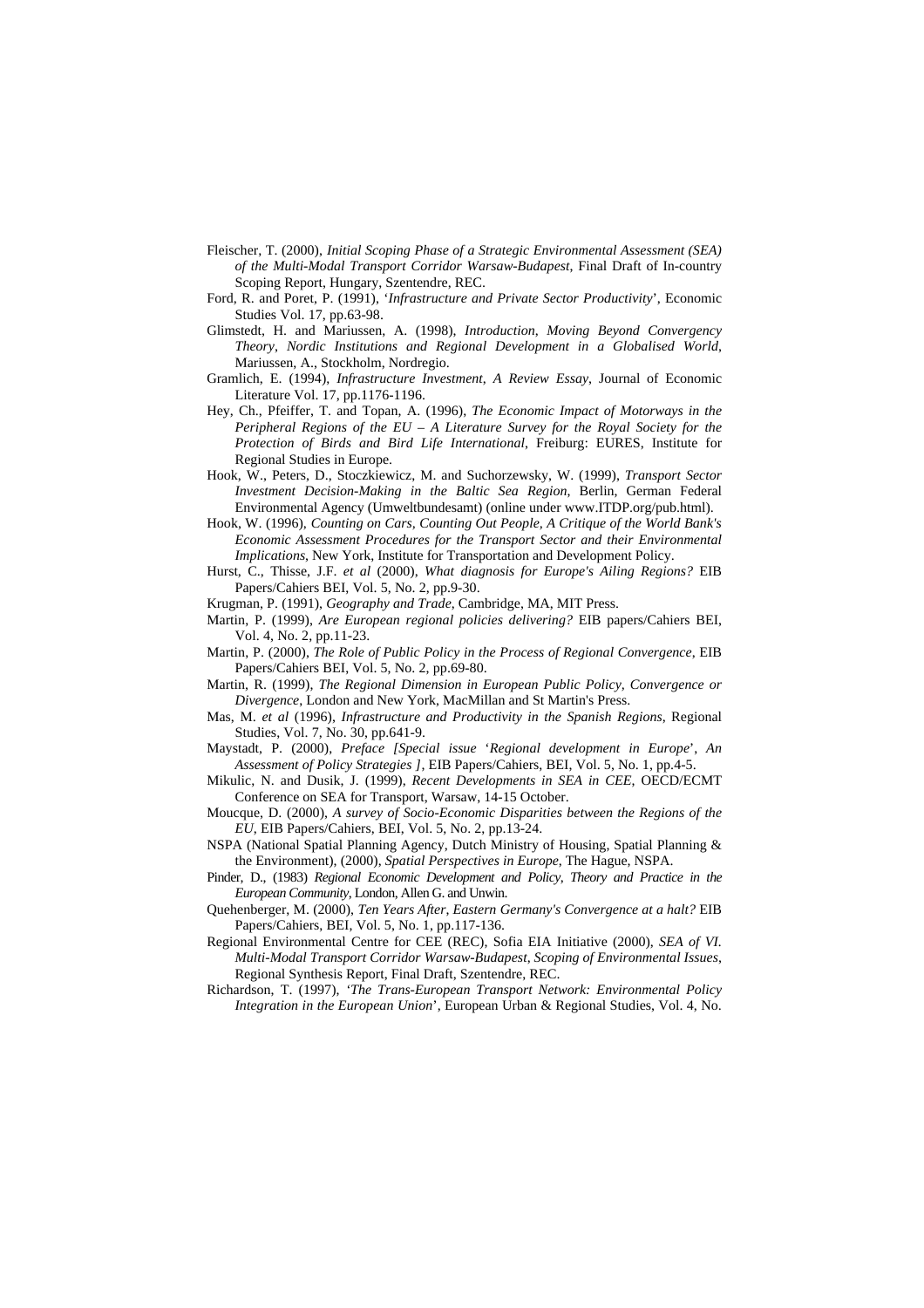4, pp.333-346.

- Rosset, B. (2000), '*Contributing to regional development through project selection*', EIB Papers/Cahiers, BEI, Vol. 5, No. 1, pp.137-148.
- Rzeszot, U., *et al.* (2000), *SEA of Multimodal Transport Corridor Warzawa-Budapeszt Initial Scoping*, In-Country Scoping Report, Poland, Szentendre, REC.
- Seitz, H and Licht, G. (1995), '*The Impact of Public Infrastructure Capital on Regional Manufacturing Production Cost*', Regional Studies, Vol. 3, No. 29, pp.231-40.
- Standing Advisory Committee on Trunk Road Assessment (SACTRA) (1999), *Transport Investment*, *Transport Intensity and Economic Growth*, London, UK Government Publications and http://www.detr.gov.uk/heta/sactra.
- Teufel, D. (1989), *Gesellschaftliche Kosten des Strassengueterverkehrs (The Social Costs of Road Freight Transport)*, UPI Bericht Nr. 14, Heidelberg, Umwelt- und Prognose-Institut Heidelberg (UPI).
- Thisse, J.F. (2000), '*Agglomeration and Regional Imbalance*, *Why? And is it bad?*' EIB Papers/Cahiers, BEI, Vol. 5, No. 2, pp.47-68.
- TINA Secretariat (1999), *TINA Final Report*, Vienna, TINA Secretariat.
- Turro, M. (1999), *Going Trans-European, Planning and Financing Transport Networks for Europe*, Oxford, Pergamon.
- Vanhoudt, P. Mathae, T.and Smid, B. (2000), '*How productive are capital investments in Europe?*', EIB Papers/Cahiers, BEI, Vol. 5, No. 2, pp.81-105.
- Vickerman, R.W. (1995), '*Regional impacts of trans-European networks*', Annals of Regional Science, an International Journal of Urban, Regional and Environmental Research and Policy, Vol. 29, No. 2, pp.237-54.
- Vickerman, R.K. (ed.) (1991), *Infrastructure and Regional Development*, London, Pion.
- Vickerman, R.K. Spiekermann, K. and Wegener, M. (1999), '*Accessibility and Economic Development in Europe*', Regional Studies, Vol. 33, No.1, pp.1-15.
- World Bank (1996), *Sustainable Transport*, *Priorities for Policy Reform*, Washington, D.C., World Bank.

## **Notes**

- 1 Title XVII (ex Title XIV) 'Economic and Social Cohesion,' Article 158 (ex Article 130s) of the Treaty establishing the European Community, consolidated version incorporating the changes made in the Treaty of Amsterdam, published in the Official Journal C 340, 10.11.1997, pp.173-308 and online under http://www.europa.eu.int/eur-lex/en/treaties/
- 2 ibid. Article 159. The report also goes to the Economic and Social Committee and the Committee and the Regions.
- 3 Note that the Nordic countries, which have below-average urbanisation rates but above-average national incomes, were not part of the EU in the eighties. The case of the Nordic countries also makes clear how important it is to differentiate between infrastructure endowment per square kilometre, which would be comparatively low in the Nordic countries, and infrastructure endowment per person, which would be comparatively high in rural areas.
- 4 Source: EIB Website (www.eib.org), data retrieved September 2000.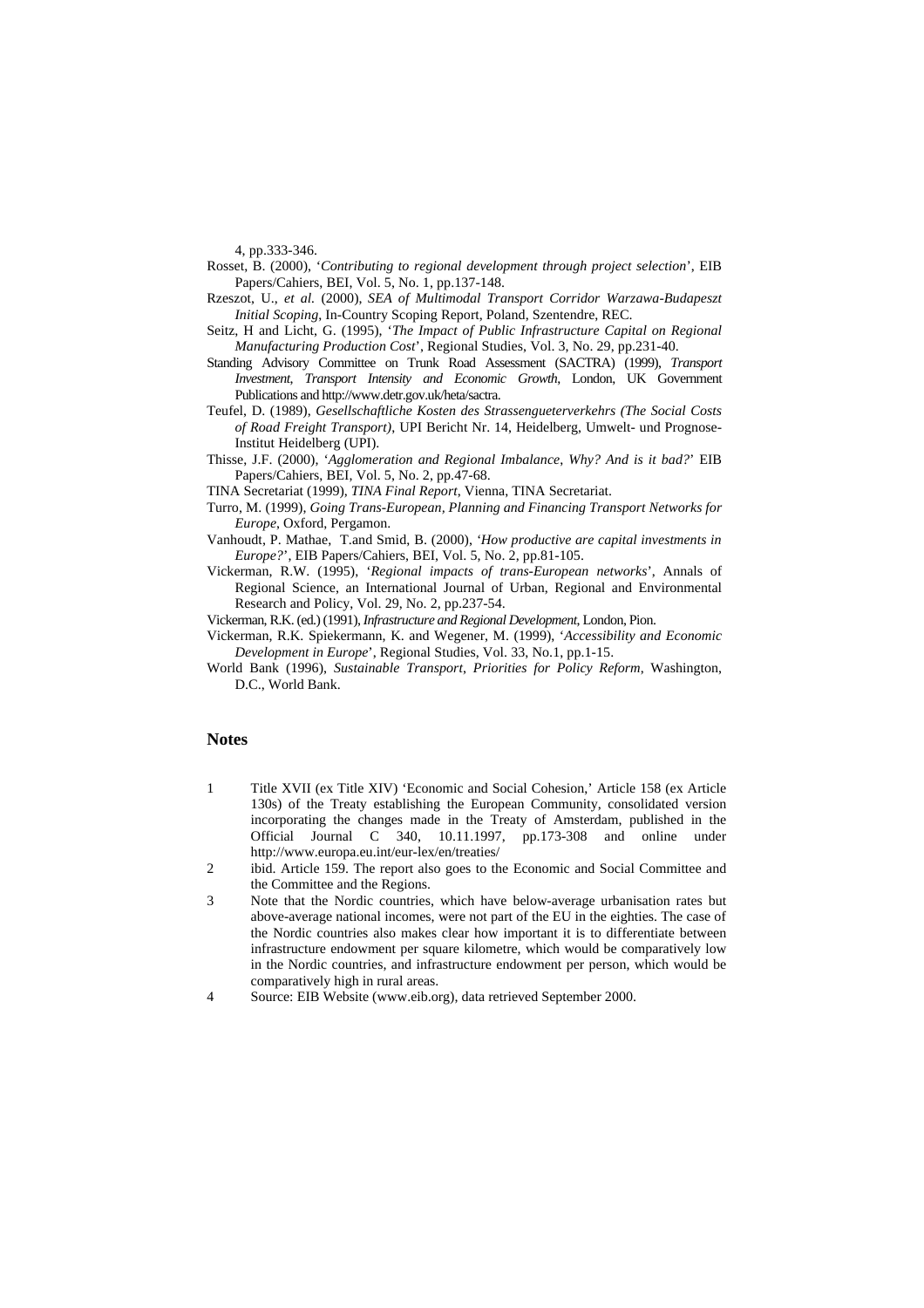- 5 See the essays in *EIB Papers*, 2000, volume 5, number 1 ('Regional Development in Europe: An Assessment of policy strategies') and number 2 ('Regional convergence in Europe: theory and empirical evidence').
- 6 It should be noted, however, that current rethinking of regional policy as a whole does not necessarily challenge the sense of using road and rail investments as tools for economic development, since neither market-led economic integration nor diversification can be achieved without first physically linking the infrastructures of countries or regions. What it does, challenge, however, is previous simplistic assertions (made both by the Commission and others) that improved road and rail connection will automatically reduce regional disparities.
- 7 What makes the banana blue? I always assumed that this was the colour used in the original maps produced by Brunet et al in their 1989 DATAR study, but I have been unable to verify this first hand.
- 8 Much important *grant* funding for TEN networks particularly in the four lower income EU member countries has come from the EU Cohesion Fund. However, a much larger part of the TENs was financed through favourable *loans* from the EIB, as well as through public-private partnerships and national government funds.
- 9 Objective 1 funding is designated for the least developed regions of the EU, i.e. regions where GDP per capita is below 75 percent of the EU average.
- 10 The full title is *Missing Links Upgrading Europe's Trans-Border Ground Transport Infrastructure: A Report for the Roundtable of European Industrialists.* The glossy report (black and white copies are available at no charge from the Roundtable's Paris or London offices) contains the following stunning note in an appendix: 'The working group aimed to provide a concise and readable report. For this reason, data sources and references are conspicuously absent from the text, charts and tables. The group's report is compiled from the following written [internally commissioned] submissions and reports: [List reports] The 'pedigree' of the facts and figures quoted in the *Missing Links* report is finely detailed in the written submissions and reports listed above. Questions on the pedigree of facts and figures [--note: not orders for the pedigree itself!--] should be addressed to Michael Hinks-Edwards at the Roundtable Secretariat Paris Office (see address below).' In other words: the bold ERT proposal was based on data that is neither independently accessible nor verifiable.
- 11 The Dutch Ministry had been the first one to suggest that representatives focus on developing a map of transport priority corridors connecting the European Union to its eastern and southern neighbours. Thus the corridor concept was born, partly for want of any other equally appealing proposal.
- 12 In fact, this latter corridor in particular was added for purely political reasons.
- 13 However, added corridors normally did not become part of the backbone, but rather of the general TINA network. The distinction between the two (as well as the prioritisation of ISPA funding for the backbone networks rather than TINA infrastructures in general) remains a point of contention and confusion both in the EU and CEE, especially since the corridor concept as a whole is being abandoned inside the EU.
- 14 DG Transport & Energy representatives plan to change this status by attaching the TINA report as an annex to the planned revision of the TEN guidelines, which are formal EU law. Since these TEN guidelines are part of the so-called transport